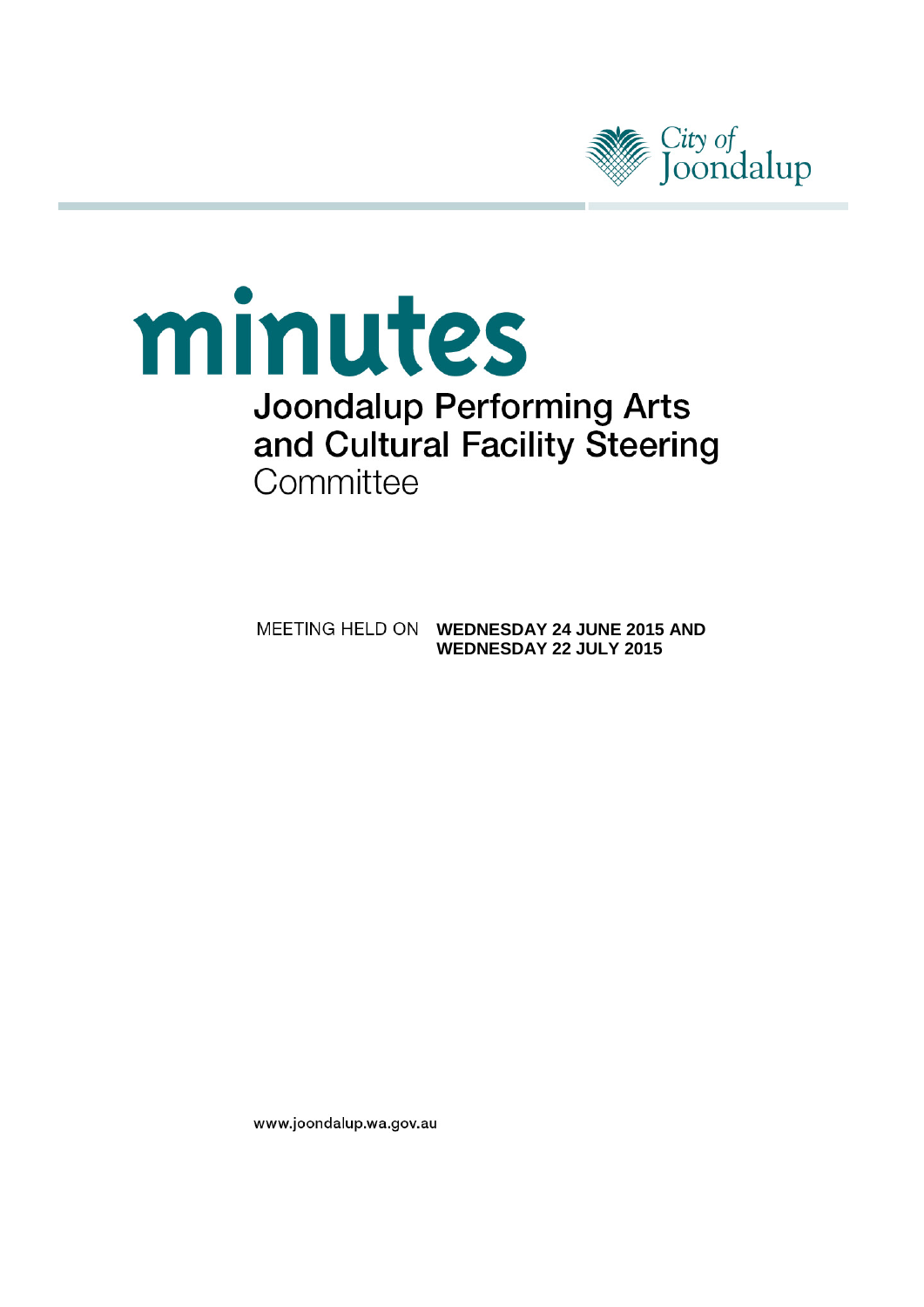# **TABLE OF CONTENTS**

| <b>Title</b>                                                                                                            | Page No. |
|-------------------------------------------------------------------------------------------------------------------------|----------|
| <b>Declaration of Opening</b>                                                                                           | 3        |
| <b>Declarations of Interest</b>                                                                                         | 4        |
| Apologies/Leave of absence                                                                                              | 4        |
| <b>Confirmation of Minutes</b>                                                                                          | 4        |
| Announcements by the Presiding Member without<br>discussion                                                             | 4        |
| Identification of matters for which the meeting may be<br>closed to the public                                          | 4        |
| <b>Petitions and deputations</b>                                                                                        | 4        |
| <b>Reports</b>                                                                                                          | 5        |
| Joondalup Arts and Cultural Facility - Progress Report -<br>[75577] - (discussed 24 June 2015)                          | 5        |
| Procedural Motion - That the meeting be adjourned -<br>[08122, 02154]                                                   | 19       |
| Joondalup Performing Arts and Cultural Facility - Business<br>Case Progress Report - [75577] - (discussed 22 July 2015) | 21       |
| <b>Urgent Business</b>                                                                                                  | 27       |
| Motions for which previous notice has been given                                                                        | 27       |
| <b>Requests for Reports for Future Consideration</b>                                                                    | 27       |
| <b>Closure</b>                                                                                                          | 27       |
|                                                                                                                         |          |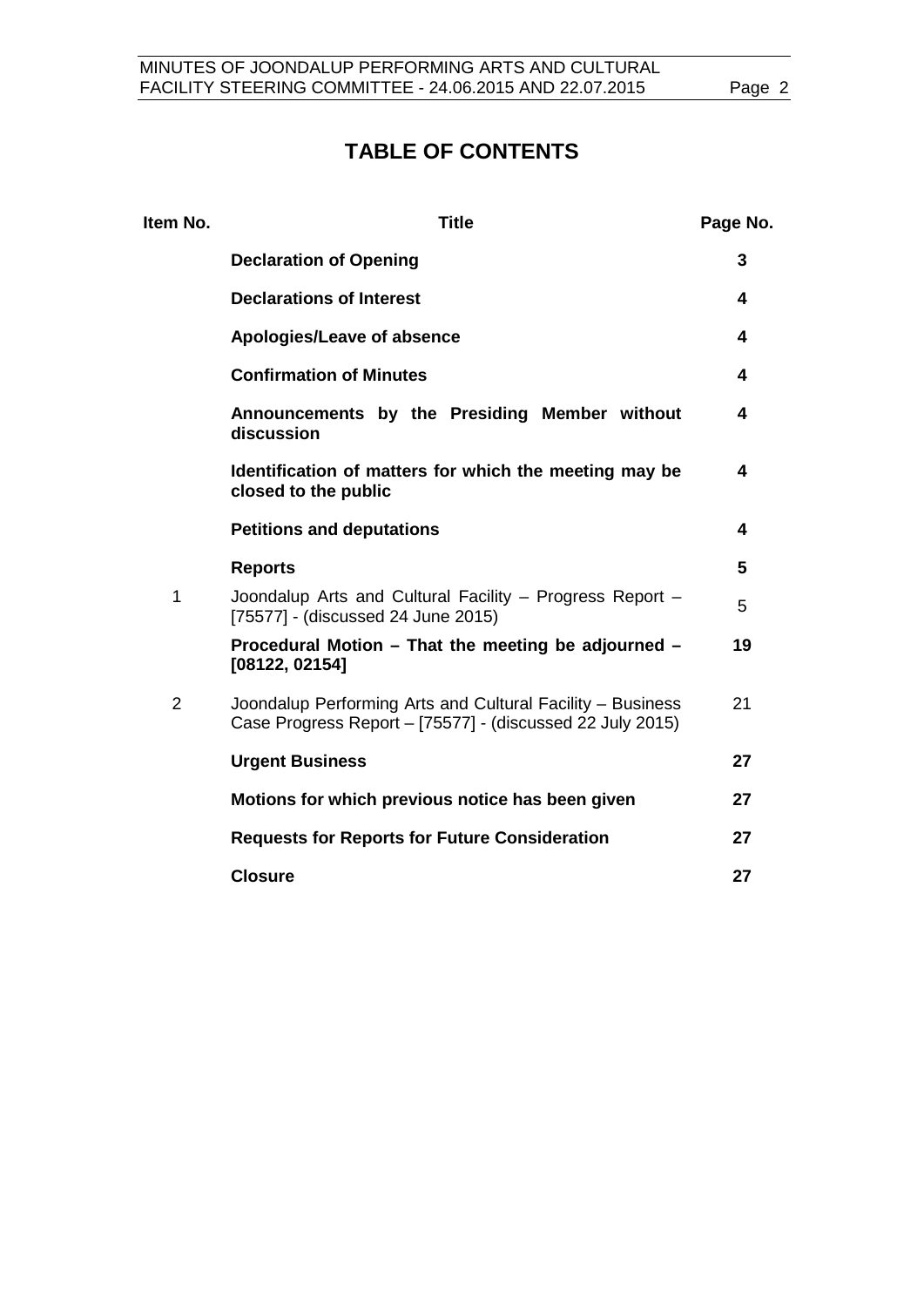## **CITY OF JOONDALUP**

#### **MINUTES OF THE JOONDALUP PERFORMING ARTS AND CULTURAL FACILITY STEERING COMMITTEE MEETING HELD IN CONFERENCE ROOM 1, JOONDALUP CIVIC CENTRE, BOAS AVENUE, JOONDALUP ON WEDNESDAY 24 JUNE 205 AND WEDNESDAY 22 JULY 2015.**

#### **ATTENDANCE**

#### **Committee Members:**

| Cr Kerry Hollywood        | North Ward                                 | <b>Presiding Member</b>                          |
|---------------------------|--------------------------------------------|--------------------------------------------------|
| Cr Liam Gobbert           | <b>Central Ward</b>                        |                                                  |
| Cr Tom McLean, JP         | North Ward                                 | <b>Deputy Presiding Member</b>                   |
| Cr Sam Thomas             | <b>North-Central Ward</b>                  |                                                  |
| Cr John Chester           | South-East Ward                            |                                                  |
| Cr Mike Norman            | South-West Ward                            |                                                  |
| Cr Russ Fishwick, JP      | South Ward                                 |                                                  |
| Mr Garry Hunt             | Chief Executive Officer, City of Joondalup |                                                  |
| Mr Brian Yearwood         |                                            | Director Facilities and Services, Edith<br>Cowan |
|                           |                                            | University - deputising for Mr Scott Henderson   |
| Mr Russell Coad           |                                            | General Manager Training and Business Services,  |
|                           | <b>West Coast Institute</b>                |                                                  |
| Ms Barbara Brown          | Executive                                  | Manager, Quality Assurance<br>and                |
|                           |                                            | Curriculum Support Unit, WA Police Academy -     |
|                           | deputising for Superintendent Alan Morton  |                                                  |
| Mr Alastair Bryant        | <b>Expert Specialist</b>                   |                                                  |
| Ms Sharon Joseph          |                                            | President, Joondalup Encore Theatre Society      |
| <b>Ms Christine Evans</b> | President, Endeavour Theatre Company       |                                                  |
| Mr Bill Robinson          |                                            | President, Joondalup Community Arts Association  |
|                           |                                            |                                                  |

#### **Officers:**

| <b>Manager City Projects</b>    |
|---------------------------------|
| <b>Senior Projects Officer</b>  |
| <b>Manager Governance</b>       |
| <b>Senior Financial Analyst</b> |
|                                 |

#### **Guests:**

| Mr A Lilleyman | Project Architect - ARM Architecture |
|----------------|--------------------------------------|
| Ms J Watson    | Project Architect - ARM Architecture |
| Mr R Mollett   | <b>Project Architectural Advisor</b> |

#### <span id="page-2-0"></span>**DECLARATION OF OPENING**

The Presiding Member declared the meeting open at 6.05pm.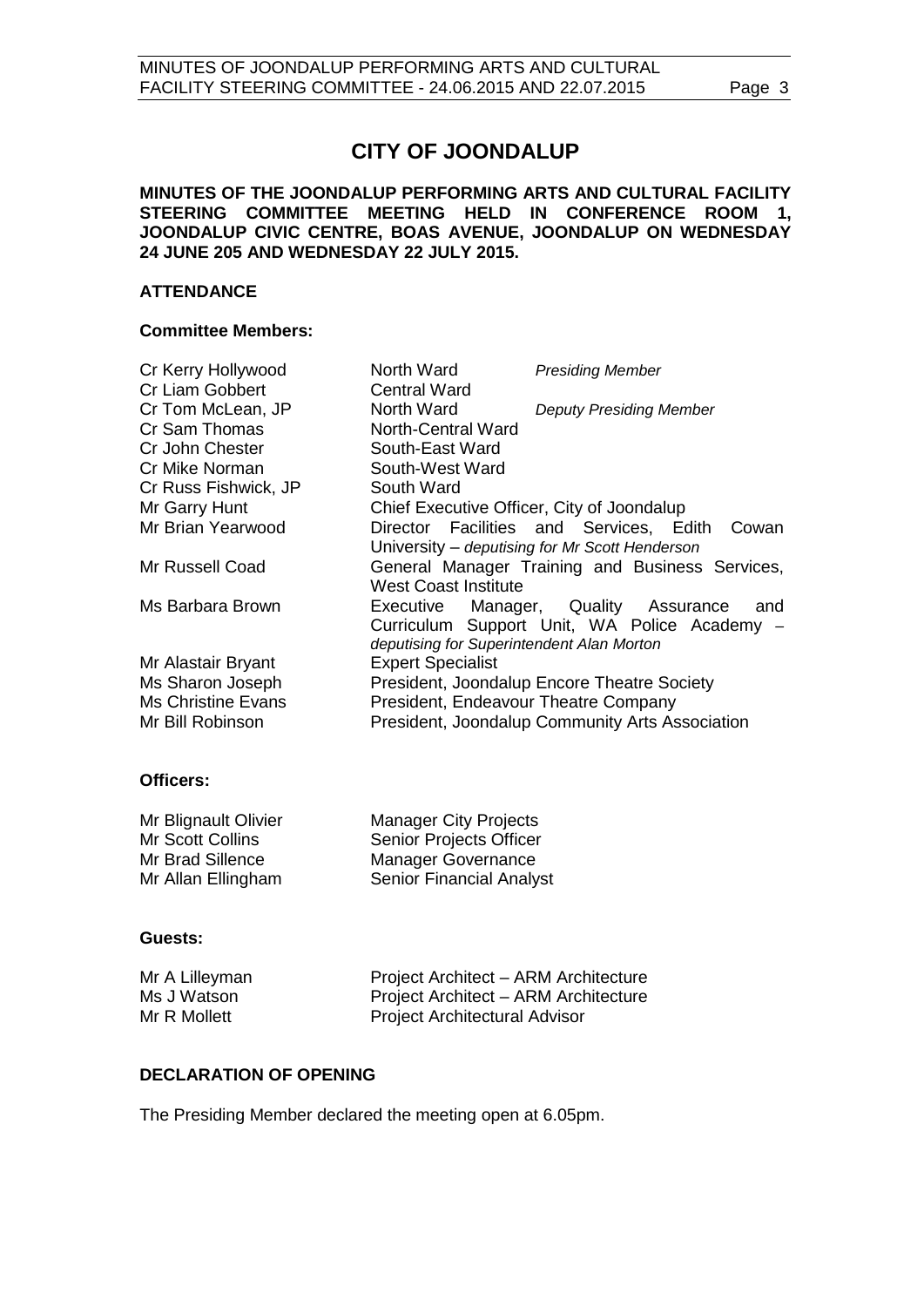#### <span id="page-3-0"></span>**DECLARATIONS OF INTEREST**

Nil.

### <span id="page-3-1"></span>**APOLOGIES/LEAVE OF ABSENCE**

#### **Apologies**

Mr Scott Henderson. Superintendent Alan Morton.

#### **Leave of Absence previously approved**

| Cr Brian Corr         | 26 May to 26 June 2015 inclusive.   |
|-----------------------|-------------------------------------|
| Cr Liam Gobbert       | 23 June to 25 June 2015 inclusive.  |
| Cr Sam Thomas         | 4 July to 8 July 2015 inclusive.    |
| Cr Geoff Amphlett, JP | 15 July to 20 July 2015 inclusive.  |
| Cr Liam Gobbert       | 24 July to 29 July 2015 inclusive.  |
| Cr Mike Norman        | 22 July to 9 August 2015 inclusive. |

#### <span id="page-3-2"></span>**CONFIRMATION OF MINUTES**

MINUTES OF THE JOONDALUP PERFORMING ARTS AND CULTURAL FACILITY STEERING COMMITTEE MEETING HELD ON 12 MARCH 2015

**MOVED Cr Fishwick, SECONDED Cr McLean that the minutes of the meeting of the Joondalup Performing Arts and Cultural Facility Steering Committee held on 12 March 2015 be confirmed as a true and correct record.**

#### The Motion was Put and **CARRIED** (15/0)

**In favour of the Motion:** Crs Hollywood, Chester, Fishwick, Gobbert, McLean, Norman and Thomas, Ms Brown, Mr Bryant, Mr Coad, Ms Evans, Mr Hunt, Ms Joseph, Mr Robinson and Mr Yearwood.

#### <span id="page-3-4"></span><span id="page-3-3"></span>**ANNOUNCEMENTS BY THE PRESIDING MEMBER WITHOUT DISCUSSION**

Nil.

#### **IDENTIFICATION OF MATTERS FOR WHICH THE MEETING MAY BE CLOSED TO THE PUBLIC**

<span id="page-3-5"></span>In accordance with Clause 5.2 of the City's *Meeting Procedures Local Law 2013*, this meeting was not open to the public.

#### **PETITIONS AND DEPUTATIONS**

Nil.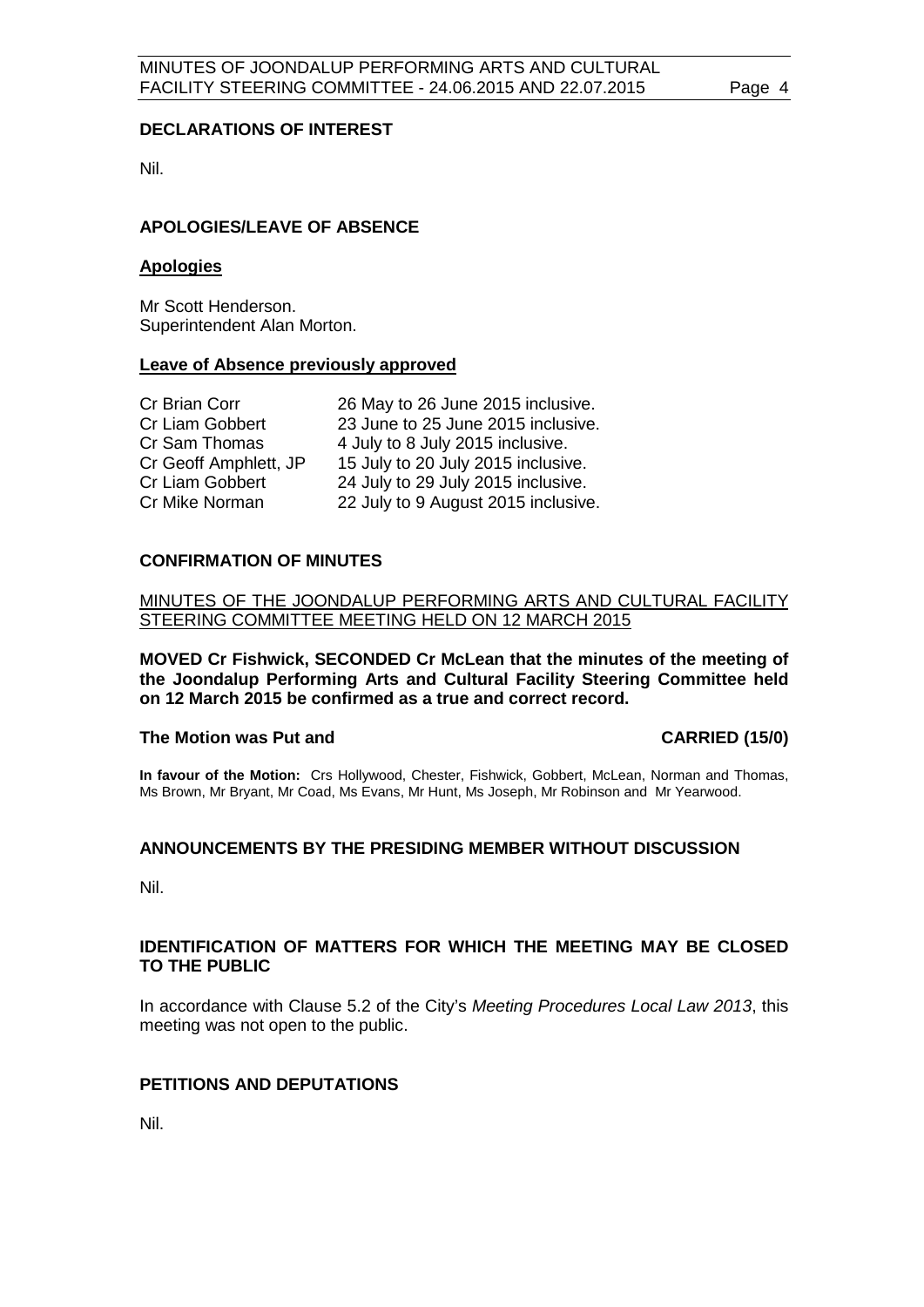#### **REPORTS**

<span id="page-4-0"></span>

| <b>ITEM1</b>                          |                                    | JOONDALUP PERFORMING ARTS<br><b>CULTURAL FACILITY - PROGRESS REPORT</b>                                                                                                                          | <b>AND</b>                                                              |
|---------------------------------------|------------------------------------|--------------------------------------------------------------------------------------------------------------------------------------------------------------------------------------------------|-------------------------------------------------------------------------|
| <b>WARD</b>                           | <b>North</b>                       |                                                                                                                                                                                                  |                                                                         |
| <b>RESPONSIBLE</b><br><b>DIRECTOR</b> | Mr Garry Hunt<br>Office of the CEO |                                                                                                                                                                                                  |                                                                         |
| <b>FILE NUMBER</b>                    | 75577, 101515                      |                                                                                                                                                                                                  |                                                                         |
| <b>ATTACHMENTS</b>                    | Attachment 1<br>Attachment 2       | <b>Project Program</b>                                                                                                                                                                           | National Stronger Regions Fund<br><b>Assessment Criteria Guidelines</b> |
| <b>AUTHORITY / DISCRETION</b>         |                                    | Executive - The substantial direction setting and<br>oversight role of Council, such as adopting plans<br>and reports, accepting tenders, directing operations,<br>setting and amending budgets. |                                                                         |

#### **PURPOSE**

To update Council on the progress of the Joondalup Performing Arts and Cultural Facility (JPACF) project, particularly details of the conceptual design review and the associated business case.

#### **EXECUTIVE SUMMARY**

The JPACF Steering Committee met on 12 March 2015 to consider a progress report on the JPACF project. At that meeting ARM Architecture presented an update on the design review process. The JPACF Steering Committee noted the project progress and the presentation by ARM Architecture and requested the Chief Executive Officer to provide a further report on the following design issues:

- Traffic treatments and modelling around the facility.
- Designated use and location of the art gallery.
- Seating capacity of the main auditorium.
- Treatment and considerations of the external plant and infrastructure adjoining the facility.
- Treatment and visual presence of the eastern facade adjacent to West Coast Institute.

These issues have now been investigated and details are provided in this Report.

There are several options for the progression of the design development of the JPACF project. In order to address the concept design in greater detail the project will need to progress to a 'schematic design' stage. This is discussed in detail in this Report.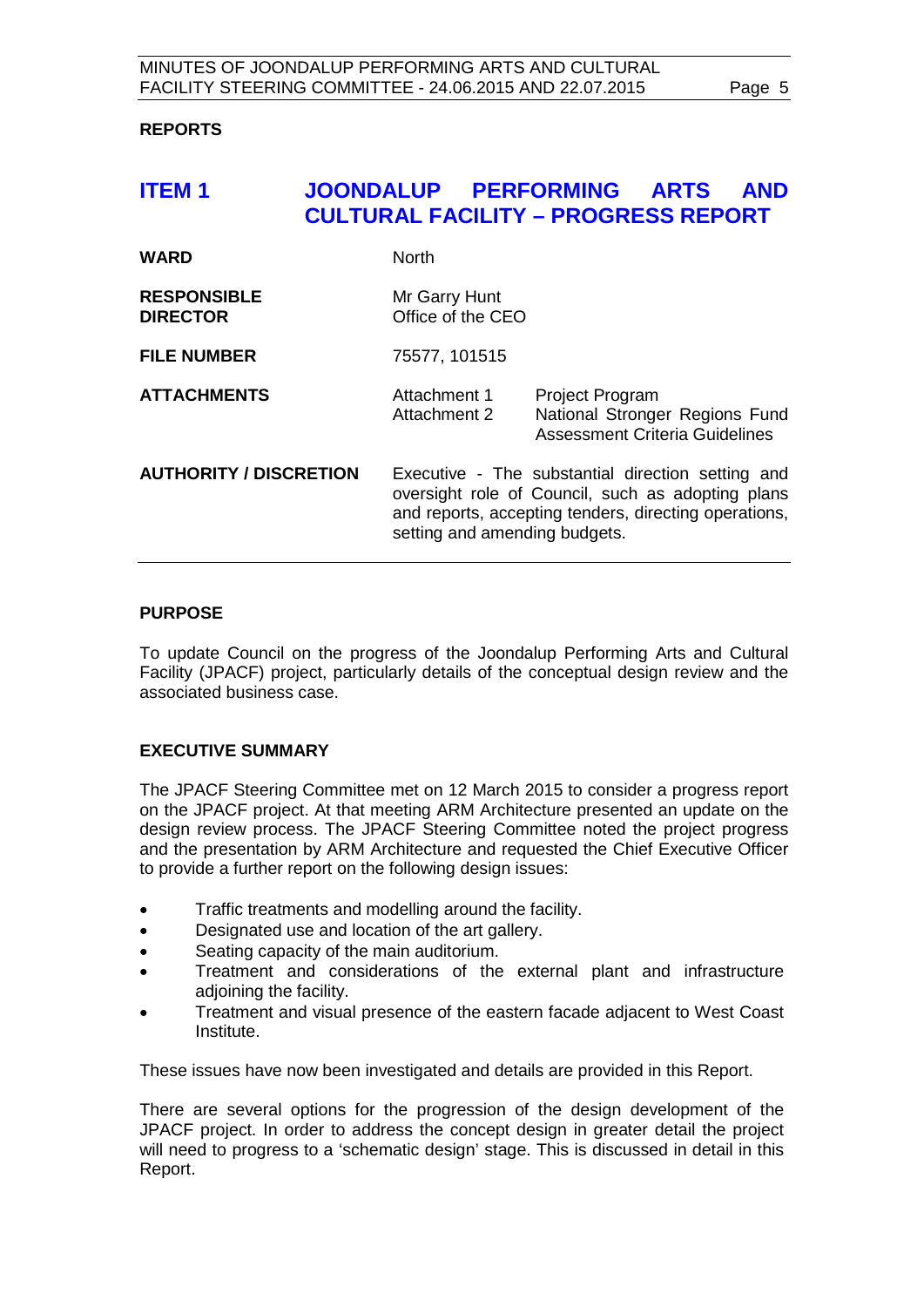Also, in accordance with the Project Program (Attachment 1 refers) the project team has been progressively preparing a business case based on the current conceptual design. The business case is suitable for the requirements of the National Stronger Regions Fund (NSRF) which is a Federal Government competitive program to fund infrastructure in local communities. Under the program grants of up to \$10 million are available for projects. Details of the assessment criteria for the NSRF are attached (Attachment 2 refers). As outlined in the JPACF Progress Report, considered by the JPACF Steering Committee on 12 March 2015, the City intends to present a grant application to the National Stronger Regions Fund by the closing date of 31 July 2015.

*It is therefore recommended that Council:* 

- *1 NOTES the details of the design review of the Joondalup Performing Arts and Cultural Facility Project as detailed in this Report;*
- *2 SUPPORTS progressing the Joondalup Performing Arts and Cultural Facility Project to a schematic design stage as outlined in this Report, in accordance*  with the indicative project program as detailed in Attachment 1 to this Report;
- *3 REQUESTS the Chief Executive Officer to provide a further report to the Joondalup Performing Arts and Cultural Facility Steering Committee outlining a strategy and costings for the schematic design stage of the project;*
- *4 NOTES the summary of the Joondalup Performing Arts and Cultural Facility Business Case as presented in this Report and NOTES the Chief Executive Officer will submit a grant application to the Federal Government's National Stronger Regions Fund.*

#### **BACKGROUND**

At its meeting held on 20 February 2013 the JPACF Steering Committee recommended that Council notes the JPACF Market Analysis and Feasibility Study and supports the progression of the JPACF project.

It was identified that one of the key stages of the JPACF project was the progression of a concept design for the facility based on the "Art Box" model as outlined in the JPACF Market Analysis and Feasibility Study.

At its meeting held on 19 March 2013 (CJ040-03/13 refers) it was agreed in part that Council:

- *"1 APPROVES the "Art Box" as the preferred model for the basis of an architectural design competition for the development of a refined conceptual design for the Joondalup Performing Arts and Cultural Facility;*
- *2 AUTHORISES the Chief Executive Officer to initiate an architectural design competition for the development of a refined conceptual design for the Joondalup Performing Arts and Cultural Facility."*

The City commenced a two stage architectural design competition through an Expression of Interest process in April 2013.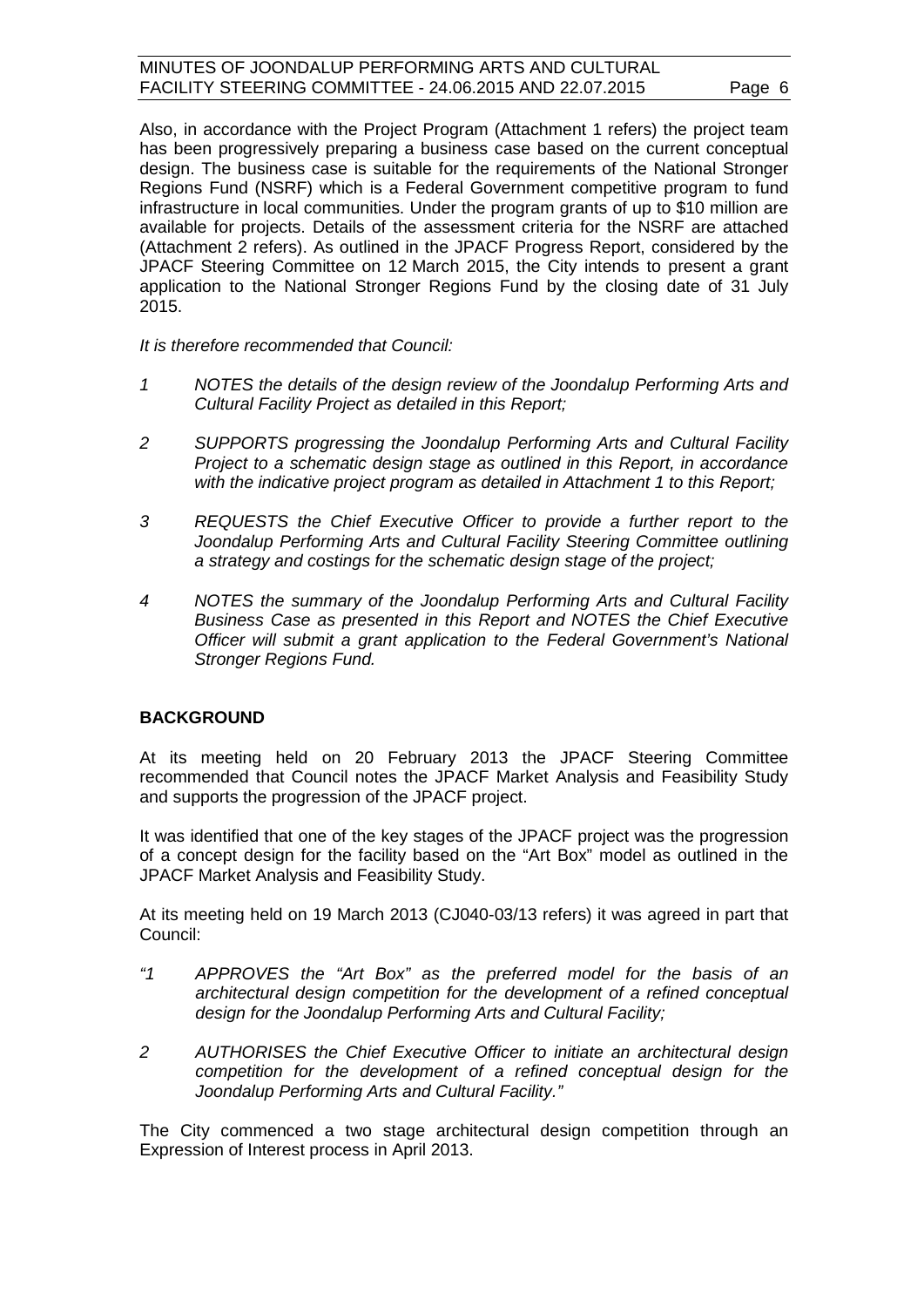At its meeting held on 15 April 2014 (CJ060-04/14 and CJ061-04/14 refer) Council considered two reports relating to the JPACF project progress and the Architectural Design Competition and resolved in part:

#### *"That Council:*

- *2 SUPPORTS progressing the Joondalup Performing Arts and Cultural Facility Project in accordance with the project program as detailed in Attachment 2 to Report CJ060-04/14, including the undertaking of a social impact assessment of the Joondalup Performing Arts and Cultural Facility;*
- *4 NOTES the Chief Executive Officer will establish a Design Working Group and appoint members to the group to assist the City with the development of the conceptual design for the Joondalup Performing Arts and Cultural Facility."*

And:

*"That Council:*

- *1 ENDORSES Ashton Raggatt McDougall Pty Ltd T/A ARM Architecture as the winner of the Joondalup Performing Arts and Cultural Facility Architectural Design Competition;*
- *2 AUTHORISES the Chief Executive Officer to enter into negotiations with Ashton Raggatt McDougall Pty Ltd T/A ARM Architecture to determine the architectural fees and project program to get to a modified conceptual design as required to enable the project to progress."*

At its meeting held on 12 March 2015 the JPACF Steering Committee considered the report entitled Joondalup Performing Arts and Cultural Facility – Progress Report. The report outlined the progress on the project including details of the design review of the concept design, funding strategy and business case. At this meeting the Project Architects – ARM Architecture, presented to the JPACF Steering Committee on the progress of the design review process. The JPACF Steering Committee resolved as follows:

*"That the Joondalup Performing Arts and Cultural Facility Steering Committee:*

- *1 NOTES the progress of the Joondalup Performing Arts and Cultural Facility Project as detailed in this Report;*
- *2 NOTES the presentation made by ARM Architecture;*
- *3 REQUESTS the Chief Executive Officer provide a further report on the following:*
	- *3.1 Traffic treatments and modelling around the facility;*
	- *3.2 Designated use and location of the art gallery;*
	- *3.3 Seating capacity of the main auditorium;*
	- *3.4 Treatment and considerations of the external plant and infrastructure adjoining the facility;*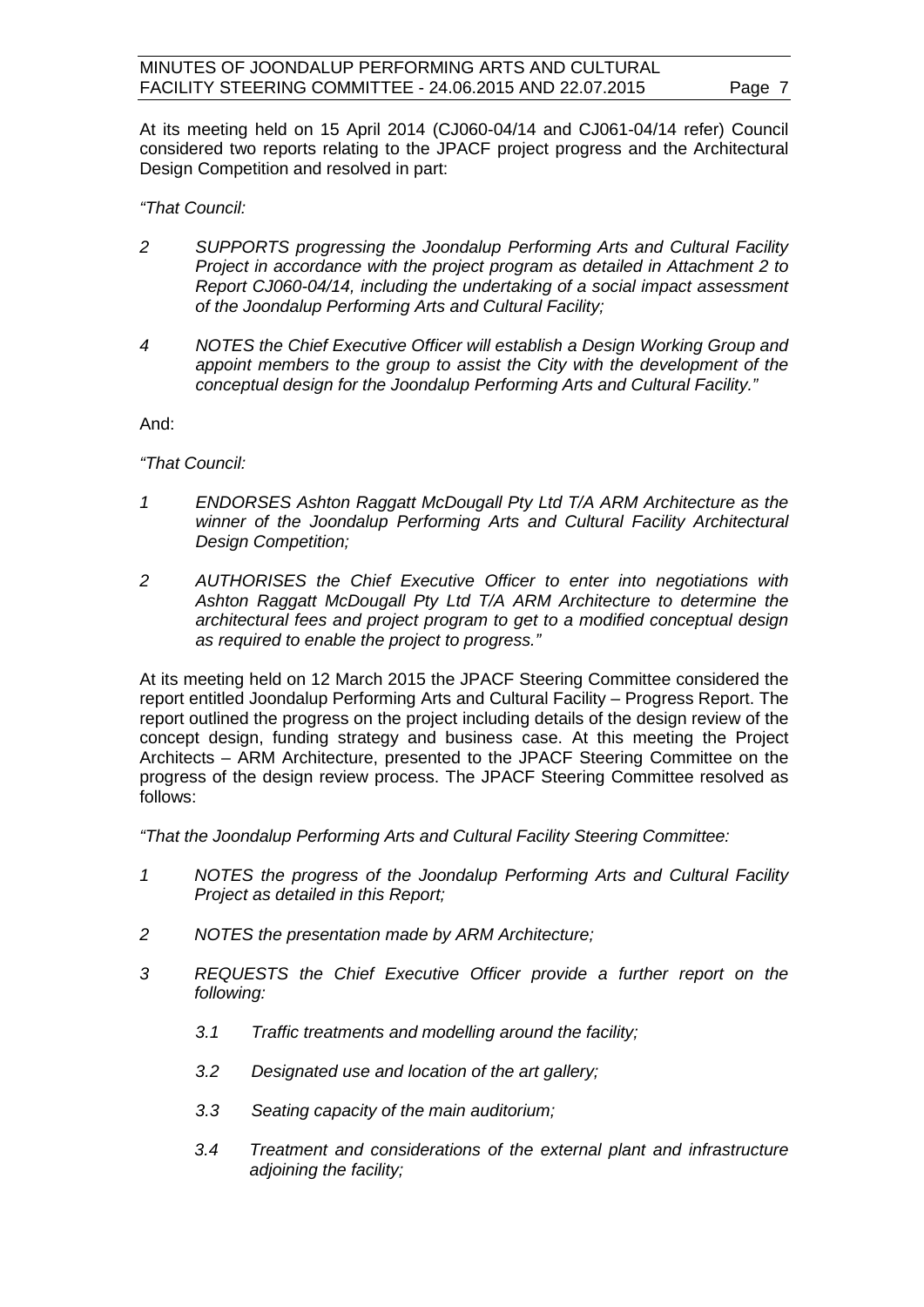*3.5 Treatment and visual presence of the eastern facade adjacent to West Coast Institute."*

### **DETAILS**

#### Design Review

Since the last meeting of the JPACF Steering Committee the conceptual design has undergone a design review resulting in several issues being identified as follows:

- Traffic treatments and modelling around the facility.
- Designated use and location of the art gallery.
- Seating capacity of the main auditorium.
- Treatment and considerations of the external plant and infrastructure adjoining the facility.
- Treatment and visual presence of the eastern facade adjacent to West Coast **Institute**

To appropriately address these issues the Design Working Group convened on several occasions to discuss the options. Furthermore, performing arts centre management consultant Mr Guy Boyce was re-engaged to provide comment on the issues.

Each of the identified issues are discussed below:

#### *Traffic*

Traffic modelling for the facility was addressed by traffic engineers AECOM with the preliminary findings presented to the JPACF Steering Committee at its meeting held on 12 March 2015. Since then AECOM have undertaken further work and have presented the City with a Traffic Impact Assessment report as summarised below:

- Generally the facility will not have a significant impact on the surrounding traffic network.
- Five traffic treatment options were presented for the intersection of Grand Boulevard to assist with handling the additional traffic associated with the JPACF:
	- o Retaining the existing treatment of un-signalised left in / left out only.
	- $\circ$  Retaining the existing layout but allowing a right turn in movement
	- o Providing an un-signalised junction catering for all movements.
	- o Providing a signalised junction catering for all movements.
	- o Providing a roundabout catering for all movements.
- Signalising the intersection of Teakle Court and Grand Boulevard to cater for all direction movements was identified by AECOM as the preferred option however the cost of implementation of this option is greater than other options (see indicative cost below).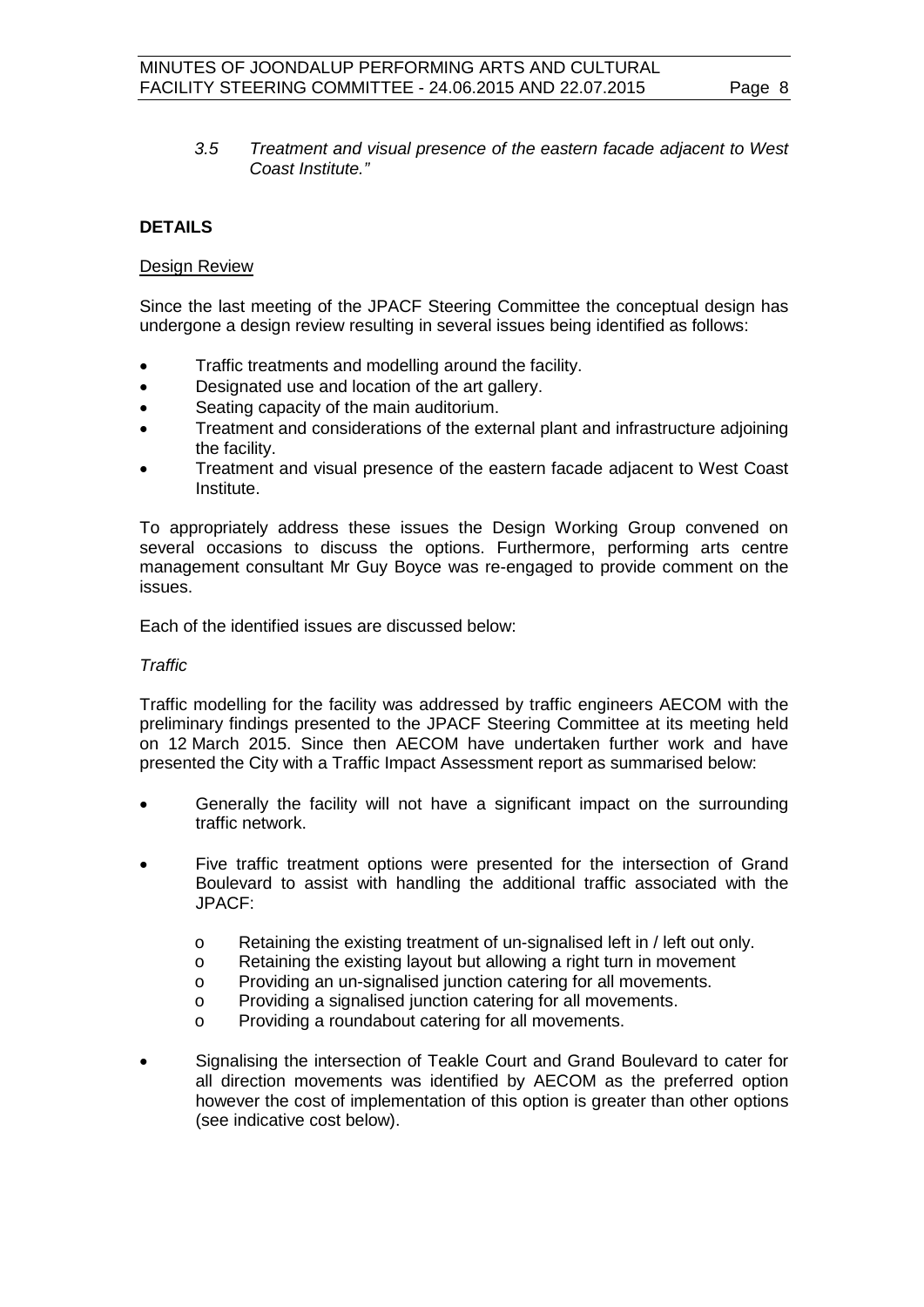It should be noted that the current capital cost for the JPACF facility does not include works external to the facility such as the bus and taxi drop-off bays and other traffic modifications as detailed in the Traffic Impact Assessment. Therefore an indicative estimate of costs for the abovementioned traffic treatment options was provided to the City by the project quantity surveyors – Donald Cant Watts Corke. The roundabout option was not costed as, in the opinion of the project architects, this would involve realigning Grand Boulevard which would encroach on adjoining private land resulting in significant costs.

|                                    | <b>Fully Signalised</b> | <b>Retain</b><br><b>Existing</b><br>Layout | Right/Left In,<br><b>Left Out</b> | Full<br>Movement,<br><b>Give Way</b> |
|------------------------------------|-------------------------|--------------------------------------------|-----------------------------------|--------------------------------------|
| <b>Indicative</b><br><b>Budget</b> | \$826,482               | \$226,734                                  | \$409,584                         | \$533,922                            |

It is not suggested at this stage that a particular traffic treatment option be identified to service the facility. It may be an option that the existing traffic layout is maintained for the facility and traffic conditions managed and monitored during events to gauge if there is any requirement for roadwork modifications.

Further traffic assessment work may still be required to determine the extent of the impact of the facility on the traffic network. Future design changes could potentially impact the capacity of the facility car park and impacts from future developments in the vicinity, such as the *Edith Cowan University Endowment Precinct Masterplan* may need to be accounted for.

#### *Art Gallery Location*

There are several factors to consider regarding the gallery, particularly the ultimate purpose and scale of the gallery and the location within the building.

The current location of the gallery is on level two in the south-western corner of the building. With a view of providing greater prominence as viewed from the forecourt and foyer areas of the building ARM Architecture provided an alternative location for the gallery on the ground floor adjacent to the foyer and restaurant/bar.

The two options are discussed below:

- 1 Location as per current concept plan
	- The gallery is located on Level 2, on the west side of the building overlooking Grand Boulevard. It is accessed independently via a foyer and lift on Grand Boulevard, and includes secondary access through the main foyer of the building during shared events.
	- The gallery is visible from the street, creating a destination and identity in its own right, separate from the entry to the theatre. For major exhibition opening, the location will help to activate the Grand Boulevard elevation with people and movement.
	- This location is suited to a more professional, commercial gallery, which would host the City of Joondalup collection and major travelling exhibitions. It could be closed off to create a climate-controlled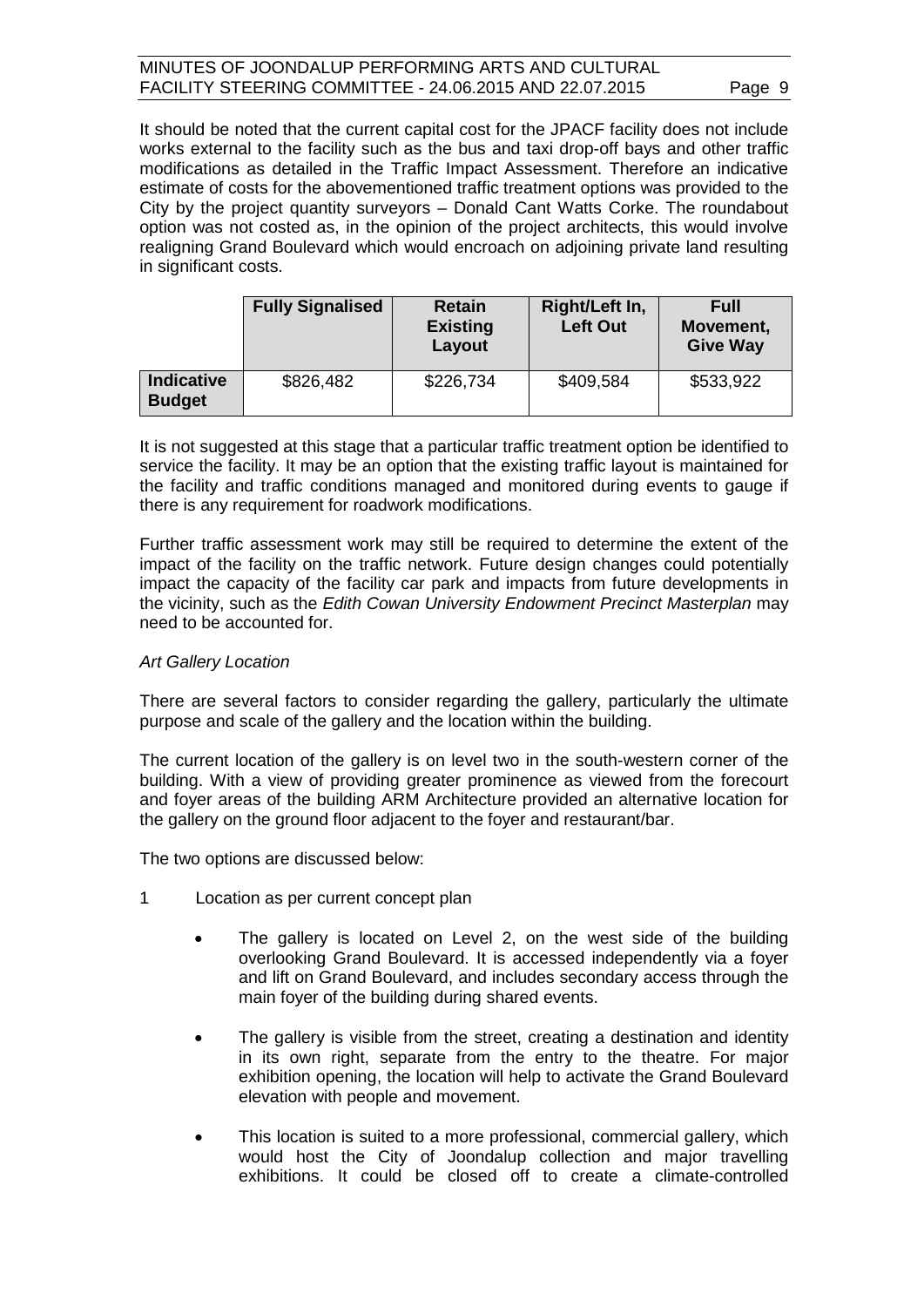environment without impacting the rest of the building. Feasibility studies suggest major exhibitions could attract patrons who would otherwise not visit the JPACF, which would activate the main facility.

- 2 Alternative location
	- The gallery is located on ground level, on the north side of the building adjacent to the landscape forecourt, Central Park and Jinan Gardens. It is accessed independently via the forecourt, or through the main foyer of the building.
	- In this location the gallery is directly accessed from the ground and main foyer, and would be visible from the park, making it attractive to pedestrian movement. This location would be suited to a community-focused gallery similar to the current Joondalup Art Gallery (formerly known as the blender Gallery). Art could be displayed in the window, and associated in-residence workshop and studio spaces would provide interest and activation to the facade.
	- The gallery would also have a strong link with the community rooms above. Putting community art front-and-centre in the JPACF will create a feeling of ownership and foster interest in the arts.
	- While this option will involve some reconfiguring of the car park layout, it is not expected to have a major impact on the total number of car bays.
	- A gallery in this location could also be developed as a 'flexible' space where other commercial and community activities could occur when not being used for art exhibitions. The space could be adapted depending on future commercial and management arrangements.

With both of the above options, it is worth noting the role of the foyer space in hosting major community art exhibitions such as the Joondalup Invitation Art Awards.

#### *Main Auditorium Capacity*

As discussed in the Progress Report considered by the JPACF Steering Committee at its meeting held on 12 March 2015 options for an increase to the capacity of the main auditorium have been investigated. The Design Working Group has investigated two options for expanding the capacity of the main auditorium from 850 seats to 1,000 seats.

Both options present various issues, particularly access to seating, reduction in legroom, loss of performance 'intimacy' and most noticeably, a significant impact on the capital cost of the facility.

Further consultant advice has been sought on the benefits of increasing the main auditorium and further research was undertaken into benchmark facility attendance numbers and projected attendance numbers for the JPACF. Advice indicates that the facility cannot assume any significant increase in either attendance or commercial hires as a result of increasing the capacity of the main auditorium.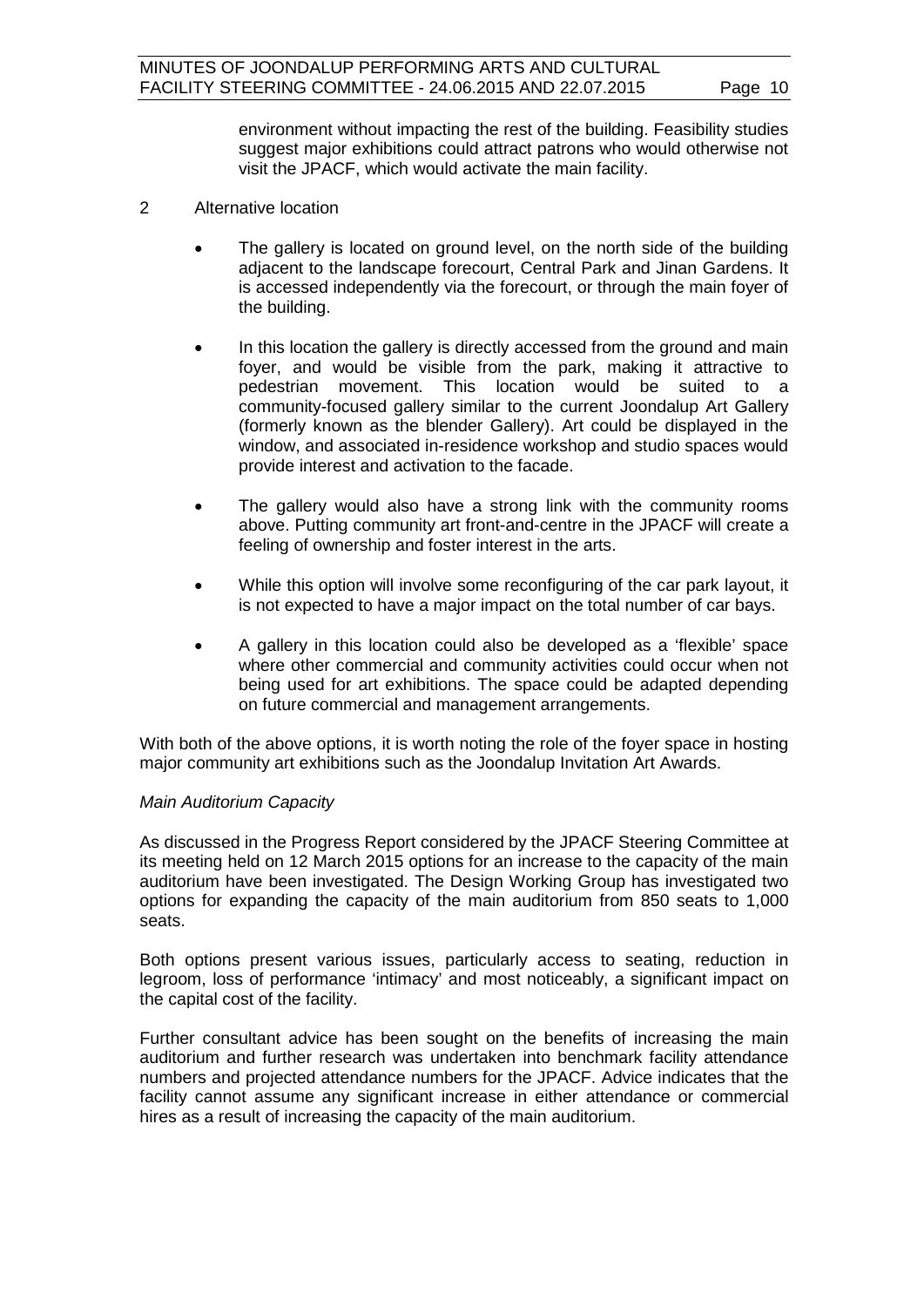The details of the three options for the capacity of the main auditorium are:

- 1 850 seats (Capacity as per current concept design)
	- The current layout is comprised of approximately 668 stalls plus 168 balcony seats. Curved rows and no intermediate aisles create an intimate space with good sightlines, suitable for both spoken-word theatre and music. Space between rows is comfortable at approximately one metre. The stalls are accessed from the Ground and Level 1 foyers, and the balcony accessed from the Level 2 foyer.
- 2 Increase to 1,000 seats (retains a single balcony)
	- The current layout can be increased to comprise approximately 725 stalls plus 275 balcony seats. Seats are added to the back of the stalls, and the space between rows is slightly compressed to 950 millimetres to maintain intimacy. Maintaining one metre between rows is possible if comfort is a priority over intimacy, as with many modern venues. Seats are also added to the front and sides of the balcony, increasing the overlap.
	- The stalls are accessed from the Ground Level and Level 1 foyers, and the balcony accessed from the Level 2 foyer. The roof of the auditorium box is raised from the current configuration which would affect the current profile of the roof. The design concept allows the functional spaces of the facility to be easily adapted to suit a change in height of the main auditorium.
	- The additional capital cost of this option is estimated at \$5.4 million \$7.5 million (current at 2015).
- 3 Increase to 1,000 seats (Double Balcony)
	- This option comprises approximately 520 stalls plus 240 balcony seats on the first balcony and an additional 240 balcony seats on the second balcony. Seats are taken from the back of the stalls, making the auditorium box about six metres shorter and increasing the intimacy and sightlines.
	- The stalls are accessed from the Ground Level foyer only, the first balcony accessed from Level 1 foyer, and the second balcony accessed from the Level 2 foyer. The roof of the auditorium box is raised by three metres.
	- The additional capital cost of this option is estimated at \$6.8 million \$9.3 million (current at 2015).

#### *Architectural treatment of the forecourt area and eastern facade*

Consideration of architectural treatment of existing infrastructure external to the site and the impact of the JPACF on adjoining buildings have been explored by the Design Working Group. Advice from the project Architectural Advisor is that work on these types of design issues are usually undertaken during the detailed design phase of the project.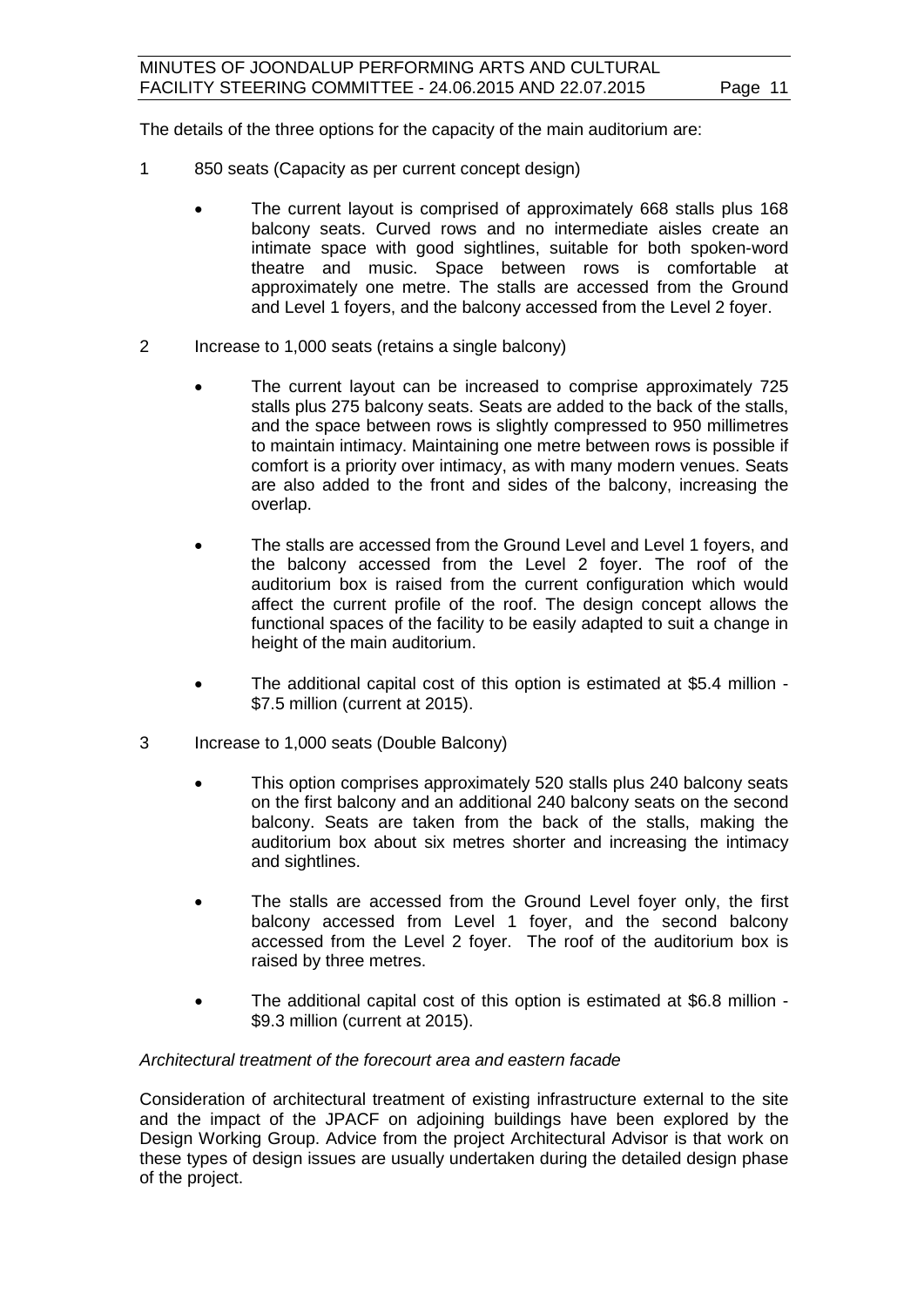The existing services building (pumproom / Western Power substation) on Grand Boulevard sits at the western end of the landscape forecourt and cannot be practically removed or relocated. In the JPACF concept design, the services building is integrated into the landscape forecourt, by demolishing the existing shell of the building and redesigning a new shell around the services. Existing ground levels and contours will help to reduce the visible height of the building.

Re-cladding treatment could include:

- a green roof/wall building, integrated as a landscape feature
- art billboards/display structure which might include events like the Joondalup Inside-Out Billboard program
- incorporating the building into event infrastructure, such as an outdoor stage/performance venue.

These options will be refined further in the detailed design phase, following detailed services investigation and liaison with relevant authorities such as Western Power and Water Corporation.

The cost to develop the forecourt area, including architectural treatment of the existing services building and integration of the forecourt with the Jinan Gardens, was not included in the original cost estimate for the JPACF therefore the project quantity surveyor was engaged to provide costings. An indicative estimate of the costs to develop these areas is between \$1.3 million and \$1.7 million (current at 2015).

The eastern facade of the JPACF adjacent to the West Coast Institute (WCI) building is an important design element of the JPACF, screening the multi-level car parking behind. Material options might include perforated steel mesh or moulded concrete panelling integrated with the current concept design. Custom-made perforation patterns or fabrication techniques can be used to create 'art-wall' installations while providing for required ventilation.

The design will take into consideration the existing office windows and will explore the use of an access laneway between WCI and JPACF.

#### Project Progression

Once the concept design for the facility has been confirmed the project can progress from the concept design phase to the detailed design phase. The first step in the detailed design phase is the 'schematic design' stage.

The schematic design stage involves the development of the design through more detailed planning of spaces within the facility and includes the development of section and elevation drawings. The overall parameters of the building will be confirmed and preliminary input from consultants and engineers will commence.

It should be noted that commencement of the schematic design stage of the project represents a significant milestone in the development of the JPACF and will also present significant financial costs. The estimated cost of undertaking the schematic design stage is approximately \$1.45 million. Progression to a schematic design stage will require the City to negotiate a contract for architectural services with the Architect.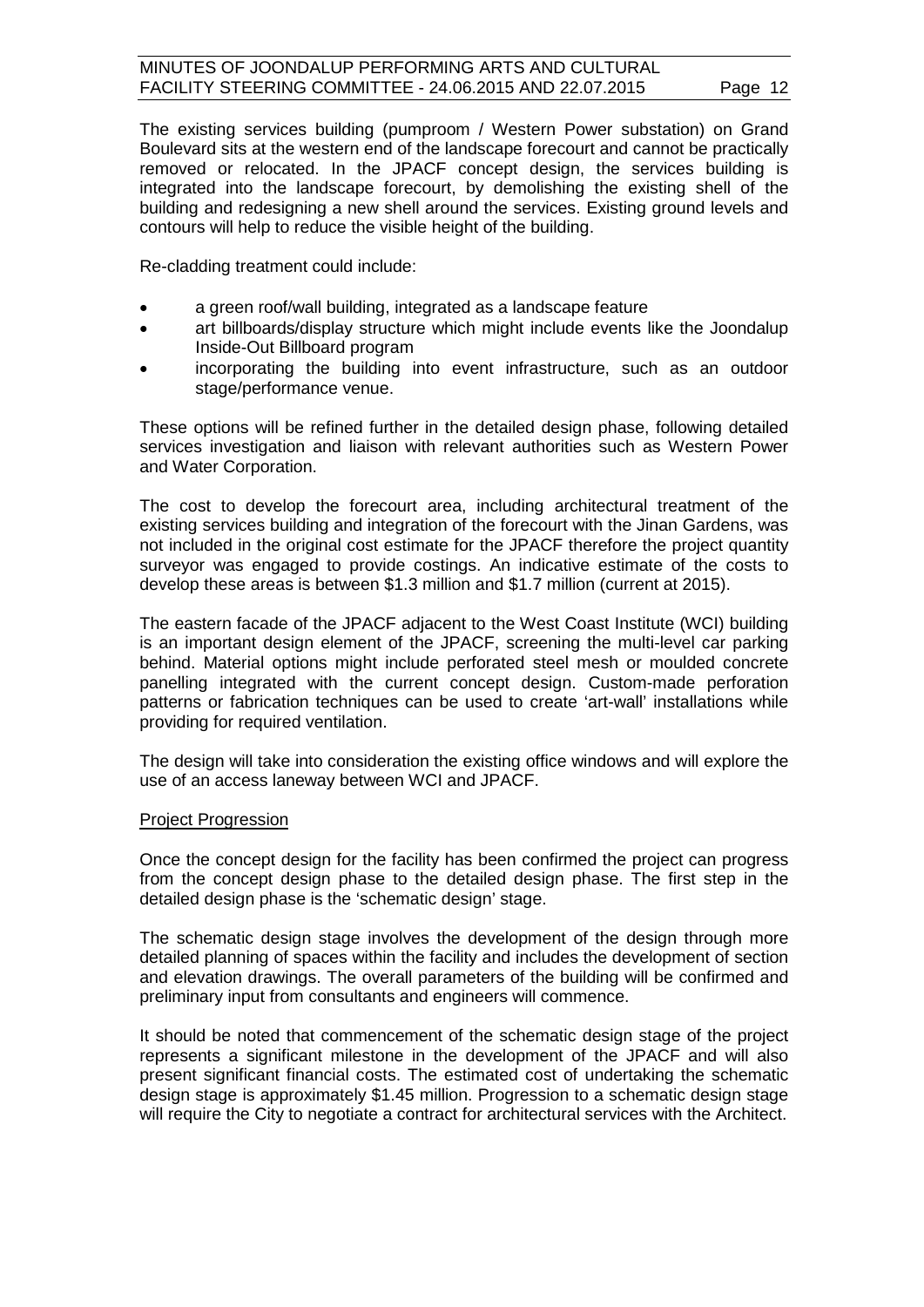#### Business Case

The JPACF Business Case provides detailed financial projections and option evaluations based on an assumed staffing structure and program of events derived from the 2012 Market Analysis and Feasibility Study and subsequent reviews. The business case demonstrates, as has previously been identified, that the facility will not generate an operating profit but will instead require a significant subsidy each year by the City. In fact investigations undertaken on comparable performing arts centres demonstrate that facilities of this type do not generate an operating profit and all require some level of subsidy from the owner.

#### *Subsidy*

The table below summarises the subsidy that is projected for the JPACF, at Year 5 (2023-24) which is deemed to be the steady state. This indicates that the JPACF would require a subsidy of \$869,000 per year. The estimated subsidy of \$869,000 is comparable with facilities of a similar size and catchment area, however there are risks with the estimated \$869,000 subsidy. The majority of the expenses are fixed, but the majority of the income is uncertain. The JPACF management will need to maintain a diverse quality program to ensure the facility is well attended and the subsidy is reasonable.

| <b>Operating Income &amp; Expenses</b> | Income  | <b>Expenses</b> | <b>Difference</b> |        |
|----------------------------------------|---------|-----------------|-------------------|--------|
| (Year 5 2023-24, excluding inflation)  | \$000s  | \$000s          | \$000s            | %      |
| 1 Primary and Secondary Space          | \$1.477 | (\$1,106)       | \$371             | 25%    |
| 2 Conferences & Exhibitions            | \$195   | (\$60)          | \$134             | 69%    |
| 3 Studios (Craft, Drawing & Dance)     | \$127   | (\$33)          | \$94              | 74%    |
| 4 Parking                              | \$344   | ß127)           | \$217             | 63%    |
| 5 Food & Beverage                      | \$51    | (\$36)          | \$15              | 30%    |
| 6 Leases: Commercial / Restaurant      | \$90    |                 | \$90              | 100%   |
| 7 Sponsorship                          | \$100   |                 | \$100             | 100%   |
| 8 Staffing, Marketing, Admin           |         | (\$1,112)       | (\$1,112)         |        |
| 9 Building Costs & Utilities           |         | 'S779           | 37،<br>79         |        |
| <b>Total Subsidy</b>                   | \$2,384 | (\$3,253        | (\$869)           | $-36%$ |

#### *Capital Funding*

The capital funding for the facility would derive from City of Reserves, Grant (if application to National Stronger Regions Fund is successful) and borrowings. The borrowings would be repaid with future proceeds from the sale of land holdings, where possible. The chart below indicates the funding sources (escalated values –  assuming a \$10 million NSRF grant).

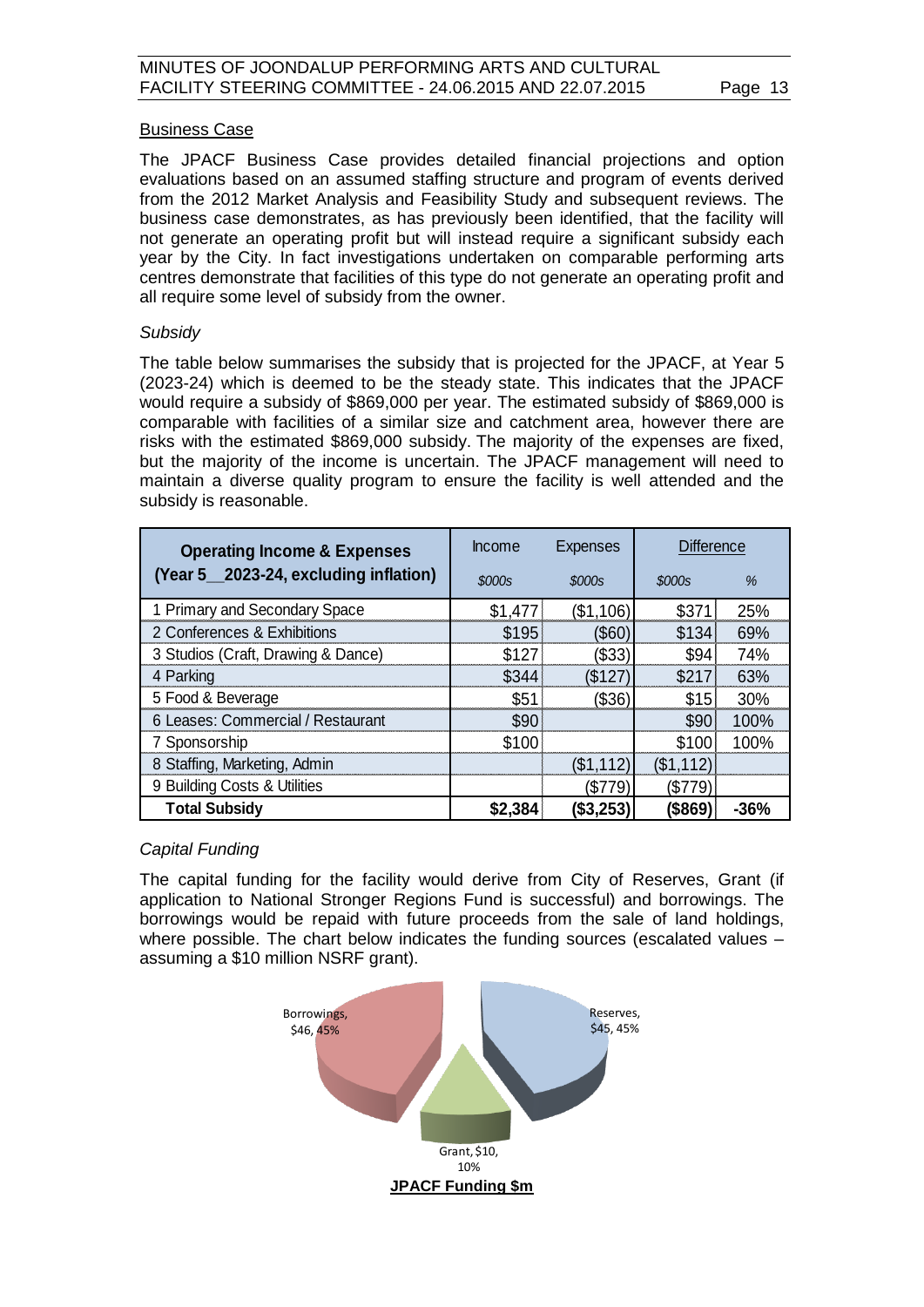#### *Cumulative Cash flows*

The cash flows for the JPACF are evaluated over a 45 year period (from 2014-15 to 2058-59) which includes the five years to plan/design/construct/facility and 40 years of operation. The 45 year timeframe is necessary to ensure that the long-term implications of the JPACF are fully considered, and ensures that some of the capital renewal expenditure can be included in the evaluation.

The cumulative cash flows for the JPACF reach approximately \$200 million by 2058-59. This is a significant commitment for the City of Joondalup and its ratepayers:

- The one-off capital cost per ratepayer would equate to \$1,484.
- The annual subsidy per ratepayer is \$13.73.

Furthermore for each attendee at the venue, there would be a subsidy equivalent to \$6.41 paid by each ratepayer each year. The loan repayments are completed by 2034-35, with the reductions thereafter being the operating subsidy. Additionally, the projections also include estimated costs of capital renewal, with approximately \$15 million of capital requiring replacement by 2058-59. The graph below shows the cumulative cash flows including inflation:



#### *National Stronger Regions Fund*

The NSRF is a Federal Government program providing funding of \$1 billion over five years to fund priority infrastructure that promotes ongoing economic development, supports disadvantaged regions or areas of disadvantage within a region and are sustainable into the future. Facilitated by Regional Development Australia, grants of up to \$10 million are available for projects. Round one of the NSRF closed in November 2014. Round Two opened on 1 May 2015 and closes 31 July 2015.

Projects of a similar nature to the JPACF have previously been successful in obtained funding through the NSRF. Casey City Council (40 kilometres south-east of Melbourne) was recently successful in their round one funding application, receiving \$10 million toward a proposed \$55 million regional community arts centre consisting of a theatre, studio space, function centre and regional art gallery.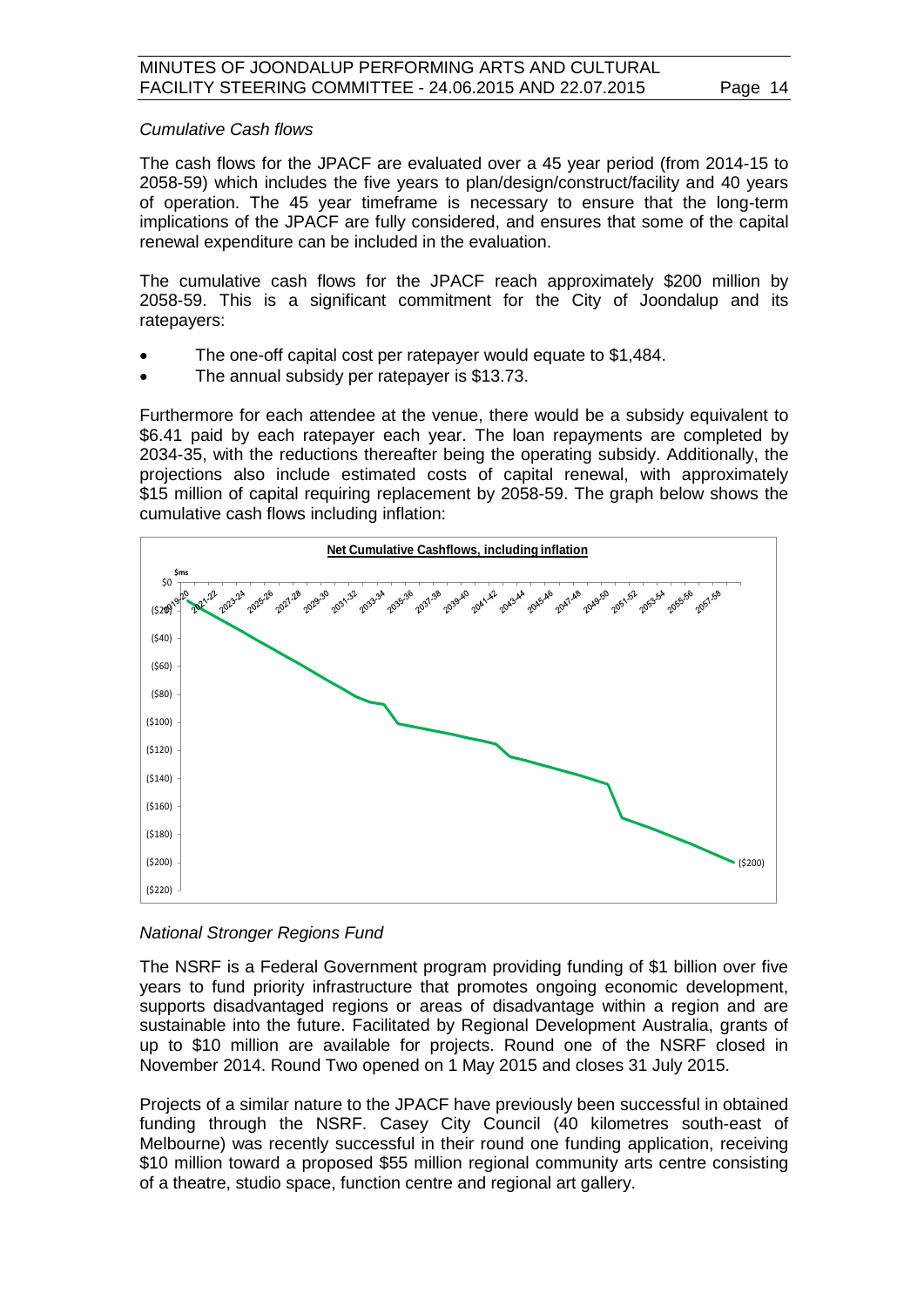The City intends to submit an application for a \$10 million grant towards the capital costs for the JPACF.

### **Issues and options considered**

Not applicable.

### **Legislation / Strategic Community Plan / policy implications**

| Legislation                     | The City is governed by the requirements of the Local<br>Government Act 1995 in relation to dealings involving<br>commercial undertakings and land development. |
|---------------------------------|-----------------------------------------------------------------------------------------------------------------------------------------------------------------|
| <b>Strategic Community Plan</b> |                                                                                                                                                                 |
| Key theme                       | Community Wellbeing.                                                                                                                                            |
| <b>Objective</b>                | Cultural development.                                                                                                                                           |
| <b>Strategic initiative</b>     | Establish a significant cultural facility with the capacity<br>to attract a world-class visual and performing arts<br>events.                                   |
| <b>Policy</b>                   | Not applicable.                                                                                                                                                 |

#### **Risk management considerations**

A comprehensive Risk Management Assessment Report outlining the risks apparent to the project will be prepared and updated as the project progresses.

#### **Financial / budget implications**

Current financial year impact

| Account no.          | 1-210-C1002                                     |
|----------------------|-------------------------------------------------|
| <b>Budget Item</b>   | Joondalup Performing Arts and Cultural Facility |
| <b>Budget amount</b> | \$905,485                                       |
| Amount spent to date | \$145,947                                       |
| <b>Proposed cost</b> | N/A                                             |
| <b>Balance</b>       | \$759,538                                       |

The budget allocated for 2014-15 is for the engagement of consultants and other costs to assist with site assessment, feasibility plans, design development and commencement of a business case.

#### Future financial year impact

The development of the JPACF will require a significant financial contribution towards the capital cost and a significant ongoing annual subsidy for the facility's operations. Investigations have indicated that ongoing annual operating subsidies for comparable facilities in Australia are in excess of \$1 million. Future financial year impacts will be the subject of further investigations into the design and management structure of the facility.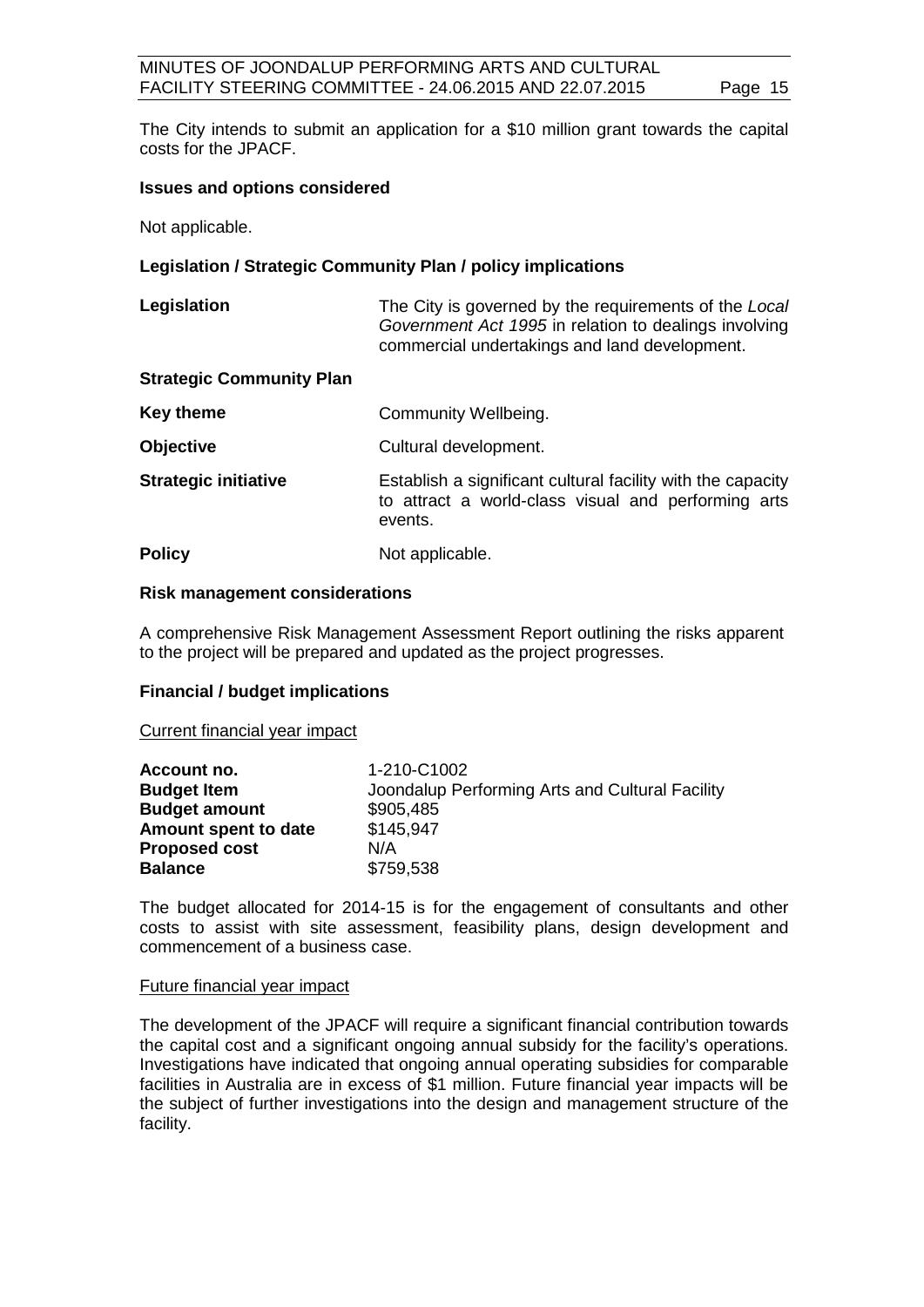An estimated capital cost of \$94 million is included within the adopted *20 Year Strategic Financial Plan 2013-2014 to 2032-2033*. The capital cost of \$94 million is derived from the cost estimate for the current conceptual design for the facility as costed by a quantity surveyor and excludes escalation beyond 2013. The cost includes the estimated cost to develop the Jinan Gardens (also costed by a quantity surveyor in 2013) and other project planning and sundry development costs.

It should be noted that the estimated capital costs of \$94 million excludes:

- 1. traffic modifications
- 2. works to the forecourt area and integration of the JPACF with Jinan Gardens and Central Park
- 3. architectural treatment to the existing services building in the current Central Park car park.

Costings for these items are discussed in this Report and are subject to future decisions on design and project scope.

A review of the *20 Year Strategic Financial Plan (2014-2015 to 2033-2034)* is currently in progress. The review will incorporate the latest costings based on the refined conceptual design for the facility.

#### **20 Year Strategic**  \$94 million. **Financial Plan impact**

#### **Impact year** 2018-19

All amounts quoted in this Report are exclusive of GST.

#### **Regional significance**

The construction of the Joondalup Performing Arts and Cultural Facility will enhance the City Centre as the major commercial, educational, recreational and arts and culture centre for the northern corridor of the Perth metropolitan area.

#### **Sustainability implications**

It is anticipated that detailed environmental sustainability implications will be considered during concept design development and during the preparation of a detailed design for the facility.

The engagement of the general community and bodies representing the arts community in the design and development stage of the project will cultivate a sense of ownership over the facility. This sense of ownership will provide the impetus for the ongoing sustainability of the facility by ensuring maximum use by a wide variety of individuals and groups.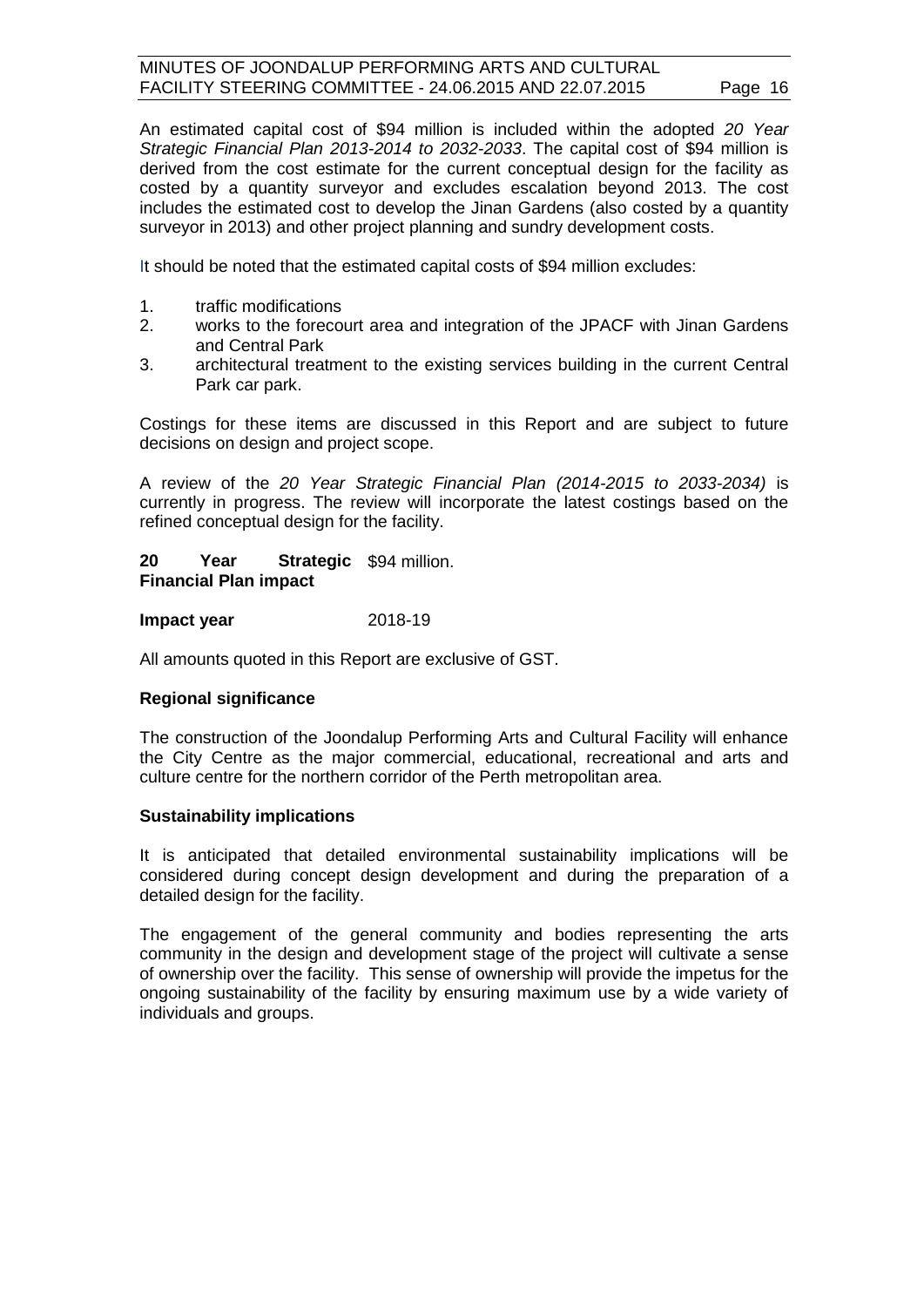#### **Consultation**

During the Architectural Design Competition, ratepayers, residents and the broader community were given the opportunity to view the four conceptual design submissions and vote on their favourite design. More recently the City has consulted with performing arts facility managers and state government officers and it is expected that further community consultation will be undertaken as the project progresses.

#### **COMMENT**

The JPACF project has been reviewed and expert opinion has been gained on design issues, management options, event programming and operational costs for the facility. The business case for the facility is now well resolved and is considered to be appropriately robust for the purpose of the National Stronger Regions Fund grant applications.

It is proposed that representatives from ARM Architecture and the project Architectural Advisor will attend the meeting of the Joondalup Performing Arts and Cultural Facility Steering Committee to outline the details of the design review and to respond to any questions members may have.

#### **VOTING REQUIREMENTS**

Simple Majority.

#### **OFFICER'S RECOMMENDATION**

That Council:

- 1 NOTES the details of the design review of the Joondalup Performing Arts and Cultural Facility Project as detailed in this Report;
- 2 SUPPORTS progressing the Joondalup Performing Arts and Cultural Facility Project to a schematic design stage as outlined in this Report, in accordance with the indicative project program as detailed in Attachment 1 to this Report:
- 3 REQUESTS the Chief Executive Officer to provide a further report to the Joondalup Performing Arts and Cultural Facility Steering Committee outlining a strategy and costings for the schematic design stage of the project;
- 4 NOTES the summary of the Joondalup Performing Arts and Cultural Facility Business Case as presented in this Report and NOTES the Chief Executive Officer will submit a grant application to the Federal Government's National Stronger Regions Fund.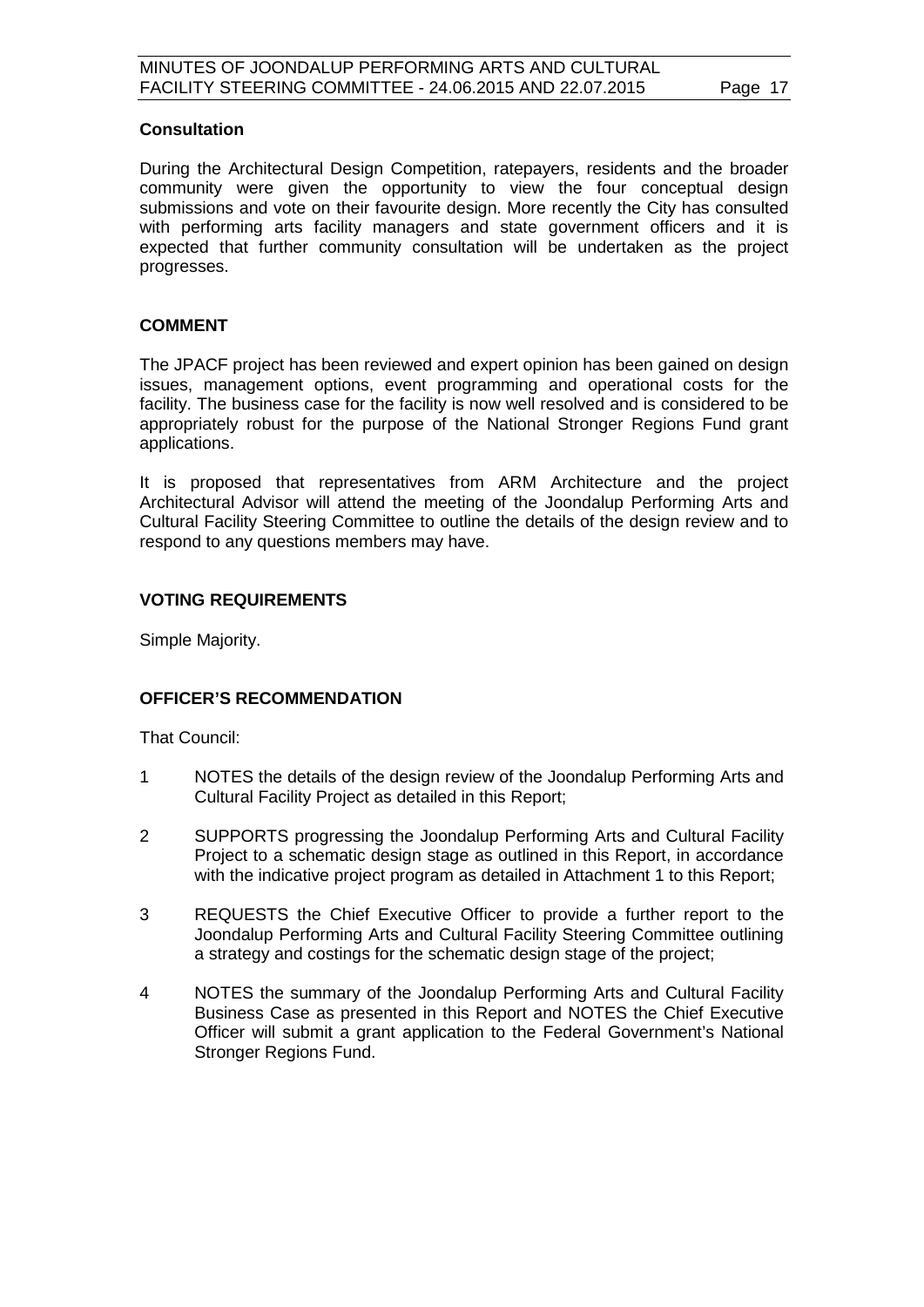**MOVED Cr Chester, SECONDED Cr Norman that Council:**

- **1 NOTES the details of the design review of the Joondalup Performing Arts and Cultural Facility Project as detailed in this Report and as presented to the Joondalup Performing Arts and Cultural Facility Steering Committee;**
- **2 SUPPORTS progressing the Joondalup Performing Arts and Cultural Facility Project to a schematic design stage as outlined in this Report, in accordance with the indicative project program as detailed in Attachment 1 to this Report;**
- **3 REQUESTS the Chief Executive Officer to provide a further report to the Joondalup Performing Arts and Cultural Facility Steering Committee outlining a strategy and costings for the schematic design stage of the project;**
- **4 NOTES the summary of the Joondalup Performing Arts and Cultural Facility Business Case as presented in this Report and NOTES the Chief Executive Officer will submit a grant application to the Federal Government's National Stronger Regions Fund.**

#### The Motion was Put and **CARRIED** (15/0)

**In favour of the Motion:** Crs Hollywood, Chester, Fishwick, Gobbert, McLean, Norman and Thomas, Ms Brown, Mr Bryant, Mr Coad, Ms Evans, Mr Hunt, Ms Joseph, Mr Robinson and Mr Yearwood.

*Appendix 1 refers*

*[To access this attachment on electronic document, click here:](http://www.joondalup.wa.gov.au/files/committees/JRPA/2015/Attach1agnjpacf240615.pdf)  Attach1agnjpacf240615.pdf*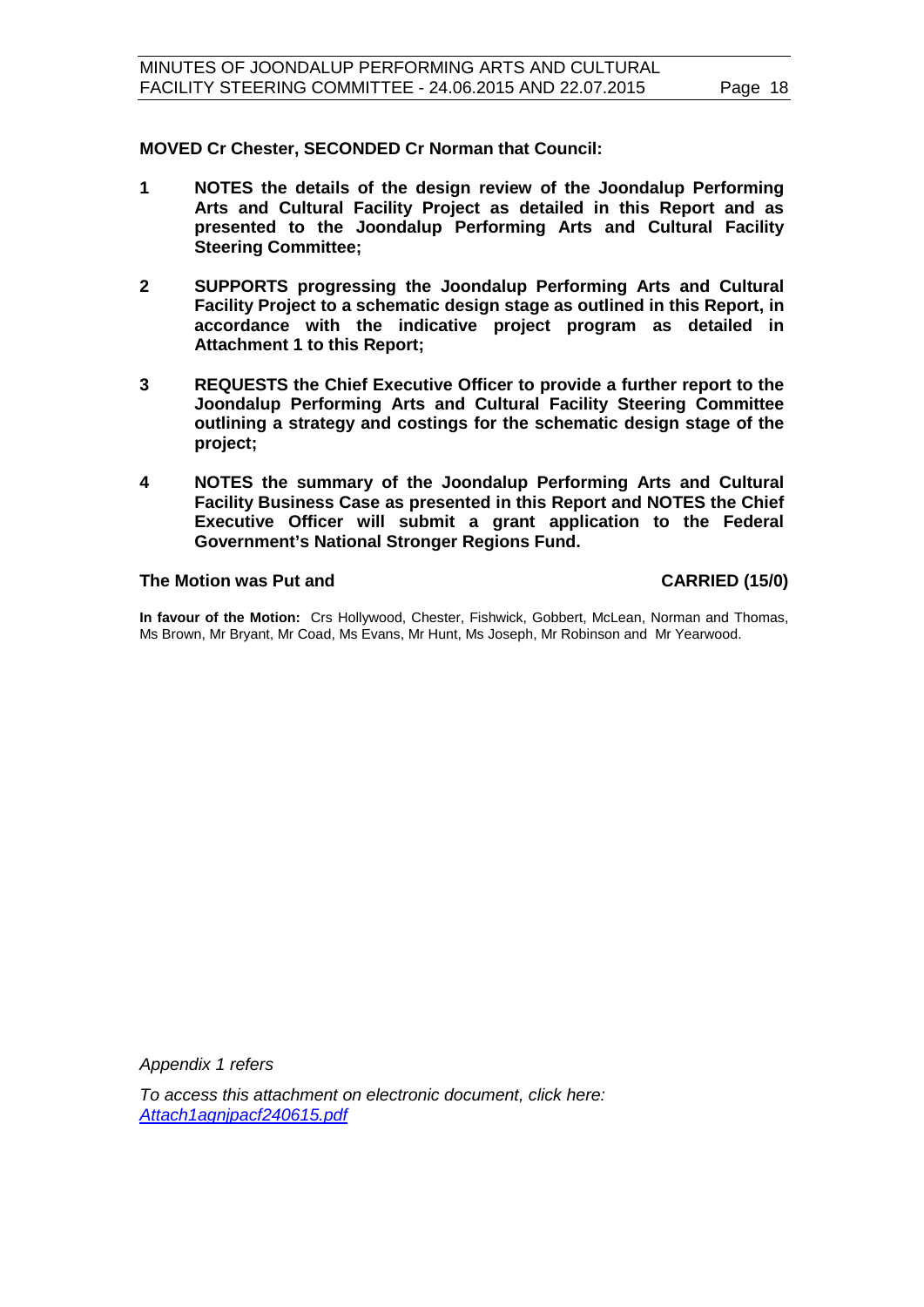#### **PROCEDURAL MOTION – THAT THE MEETING BE ADJOURNED – [08122], [02154]**

**MOVED Mr Hunt, SECONDED Cr Norman that the meeting be ADJOURNED and RECONVENED on an appropriate day and time as determined by the Presiding Member to allow a further report to be presented to the Joondalup Performing Arts and Cultural Facility Steering Committee.**

#### The Procedural Motion was Put and **CARRIED** (15/0)

**In favour of the Procedural Motion:** Crs Hollywood, Chester, Fishwick, Gobbert, McLean, Norman and Thomas, Ms Brown, Mr Bryant, Mr Coad, Ms Evans, Mr Hunt, Ms Joseph, Mr Robinson and Mr Yearwood.

The meeting **ADJOURNED** at 7.20pm on Wednesday 24 June 2015 with the following committee members being present at that time:

> Cr Kerry Hollywood Cr John Chester Cr Russ Fishwick, JP Cr Liam Gobbert Cr Tom McLean, JP Cr Mike Norman Cr Sam Thomas Ms Barbara Brown Mr Alastair Bryant Mr Russell Coad Ms Christine Evans Mr Garry Hunt Ms Sharon Joseph Mr Bill Robinson Mr Brian Yearwood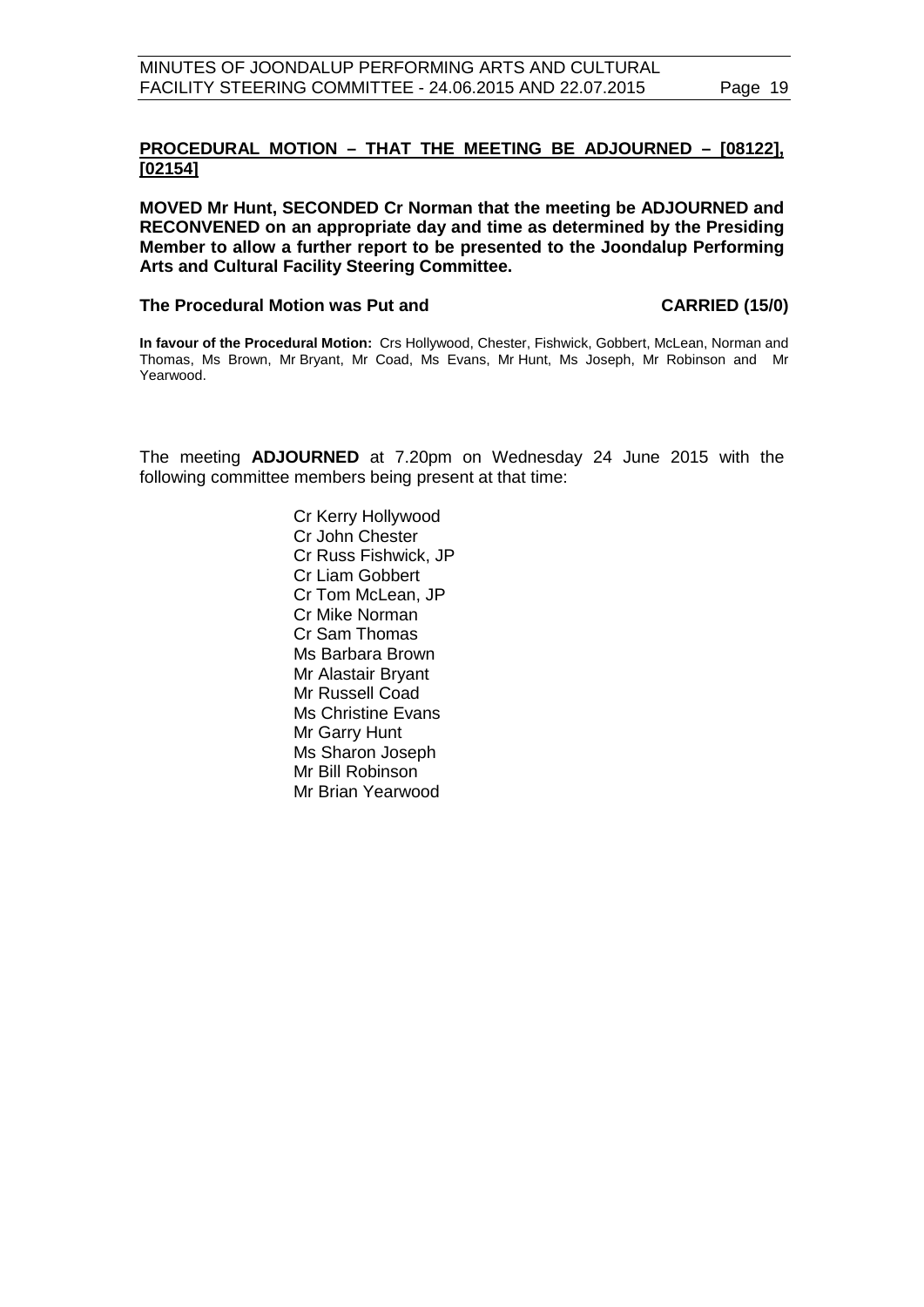#### **RESUMPTION OF MEETING**

The Presiding Member declared the **Joondalup Performing Arts and Cultural Facility Steering Committee** meeting that commenced on Wednesday 24 June 2015 **RESUMED** at 6.03pm on Wednesday 22 July 2015, the following persons being present:

#### **ATTENDANCE**

#### **Committee Members:**

| Cr Kerry Hollywood        | North Ward                  | <b>Presiding Member</b>                          |
|---------------------------|-----------------------------|--------------------------------------------------|
| Cr Tom McLean, JP         | North Ward                  | <b>Deputy Presiding Member</b>                   |
| Cr John Chester           | South-East Ward             |                                                  |
| Cr Russ Fishwick, JP      | South Ward                  |                                                  |
| Mr Garry Hunt             |                             | Chief Executive Officer, City of Joondalup       |
| Mr Brian Yearwood         |                             | Director Facilities and Services, Edith<br>Cowan |
|                           |                             | University – deputising for Mr Scott Henderson   |
| Mr Russell Coad           |                             | General Manager Training and Business Services,  |
|                           | <b>West Coast Institute</b> |                                                  |
| Ms Barbara Brown          |                             | Executive Manager, Quality Assurance<br>and      |
|                           |                             | Curriculum Support Unit, WA Police Academy -     |
|                           |                             | deputising for Superintendent Alan Morton        |
| Mr Alastair Bryant        | <b>Expert Specialist</b>    |                                                  |
| Ms Sharon Joseph          |                             | President, Joondalup Encore Theatre Society      |
| <b>Ms Christine Evans</b> |                             | President, Endeavour Theatre Company             |
| Mr Bill Robinson          |                             | President, Joondalup Community Arts Association  |

#### **Observer:**

| Cmdr Tony Flack APM | Acting Commander, WA Police Academy |
|---------------------|-------------------------------------|
|---------------------|-------------------------------------|

### **Officers:**

| <b>Manager City Projects</b>    |
|---------------------------------|
| <b>Senior Projects Officer</b>  |
| <b>Manager Governance</b>       |
| <b>Senior Financial Analyst</b> |
| Governance Officer              |
|                                 |

#### **Apologies:**

Cr Liam Gobbert Cr Christine Hamilton-Prime *Deputising for Cr Mike Norman* Cr Sam Thomas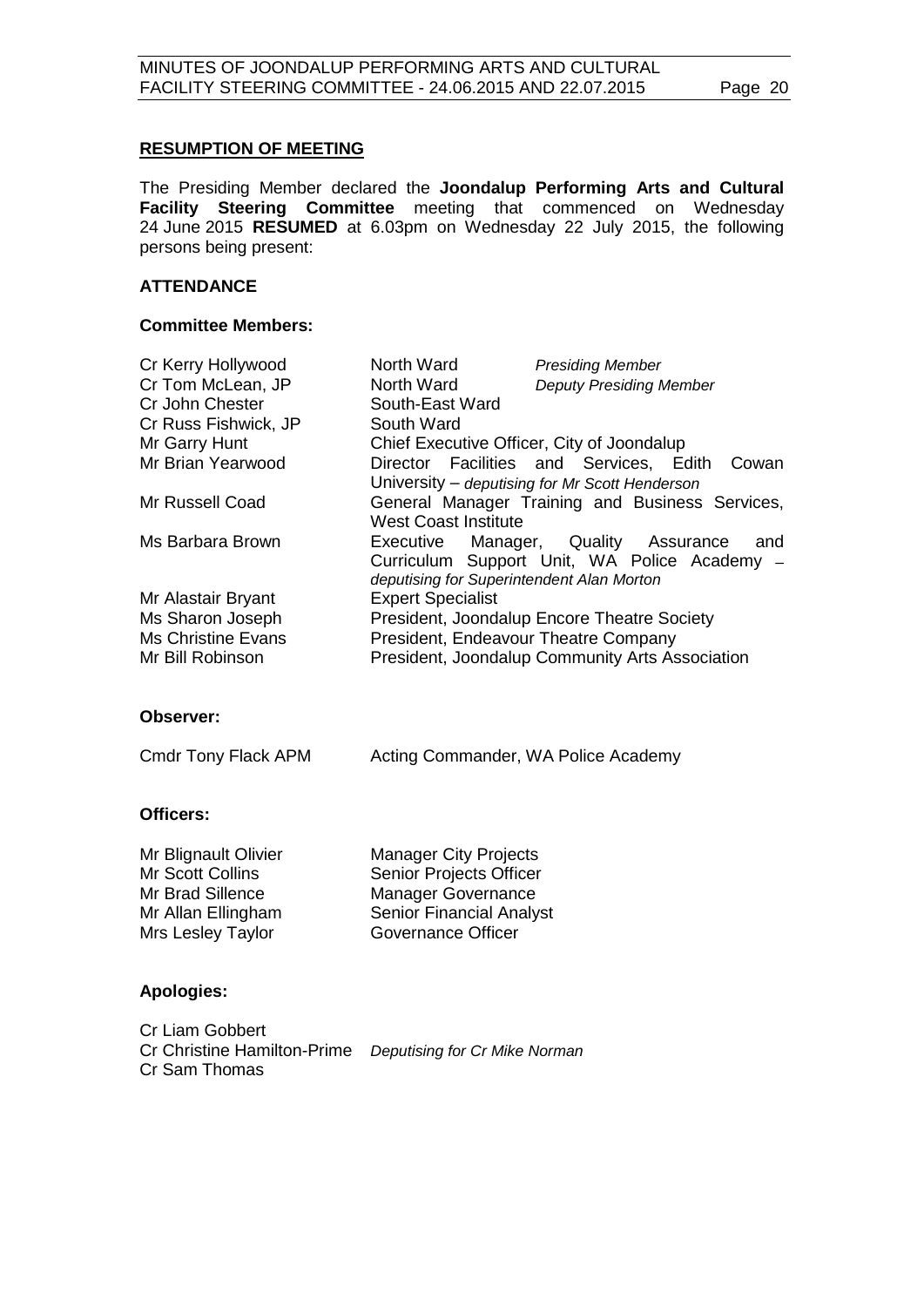<span id="page-20-0"></span>

| <b>ITEM 2</b>                         | JOONDALUP PERFORMING<br><b>ARTS</b><br><b>AND</b><br>CULTURAL FACILITY - BUSINESS CASE<br><b>PROGRESS REPORT</b>                                       |
|---------------------------------------|--------------------------------------------------------------------------------------------------------------------------------------------------------|
| <b>WARD</b>                           | <b>North</b>                                                                                                                                           |
| <b>RESPONSIBLE</b><br><b>DIRECTOR</b> | Mr Garry Hunt<br>Office of the CEO                                                                                                                     |
| <b>FILE NUMBER,</b>                   | 75577, 101515                                                                                                                                          |
| <b>ATTACHMENT</b>                     | Nil.                                                                                                                                                   |
| <b>AUTHORITY / DISCRETION</b>         | Information – includes items provided to Council for<br>information purposes only that do not require a<br>decision of Council (that is for 'noting'). |

#### **PURPOSE**

For Council to note the progress of the draft business case for the Joondalup Performing Arts and Cultural Facility (JPACF).

#### **EXECUTIVE SUMMARY**

At its meeting held on 24 June 2015 the Joondalup Performing Arts and Cultural Facility Steering Committee considered a progress report on the JPACF project. The report and accompanying presentation to the Steering Committee detailed the design review findings and also provided details on the progress of the business case for the facility. Upon considering the report and accompanying presentation, the Steering Committee adjourned the meeting to allow additional information on the business case to be presented at a later date.

This report provides information on the progression of the business case for the JPACF noting that the business case is still a work in progress and requires further refinement.

It is proposed that the business case, when finalised, will inform a grant application to the Federal Government's National Stronger Regions Fund (NSRF). The submissions period for the NSRF closes on 31 July 2015.

*It is therefore recommended that Council NOTES the progress of the draft business case for the Joondalup Performing Arts and Cultural Facility.*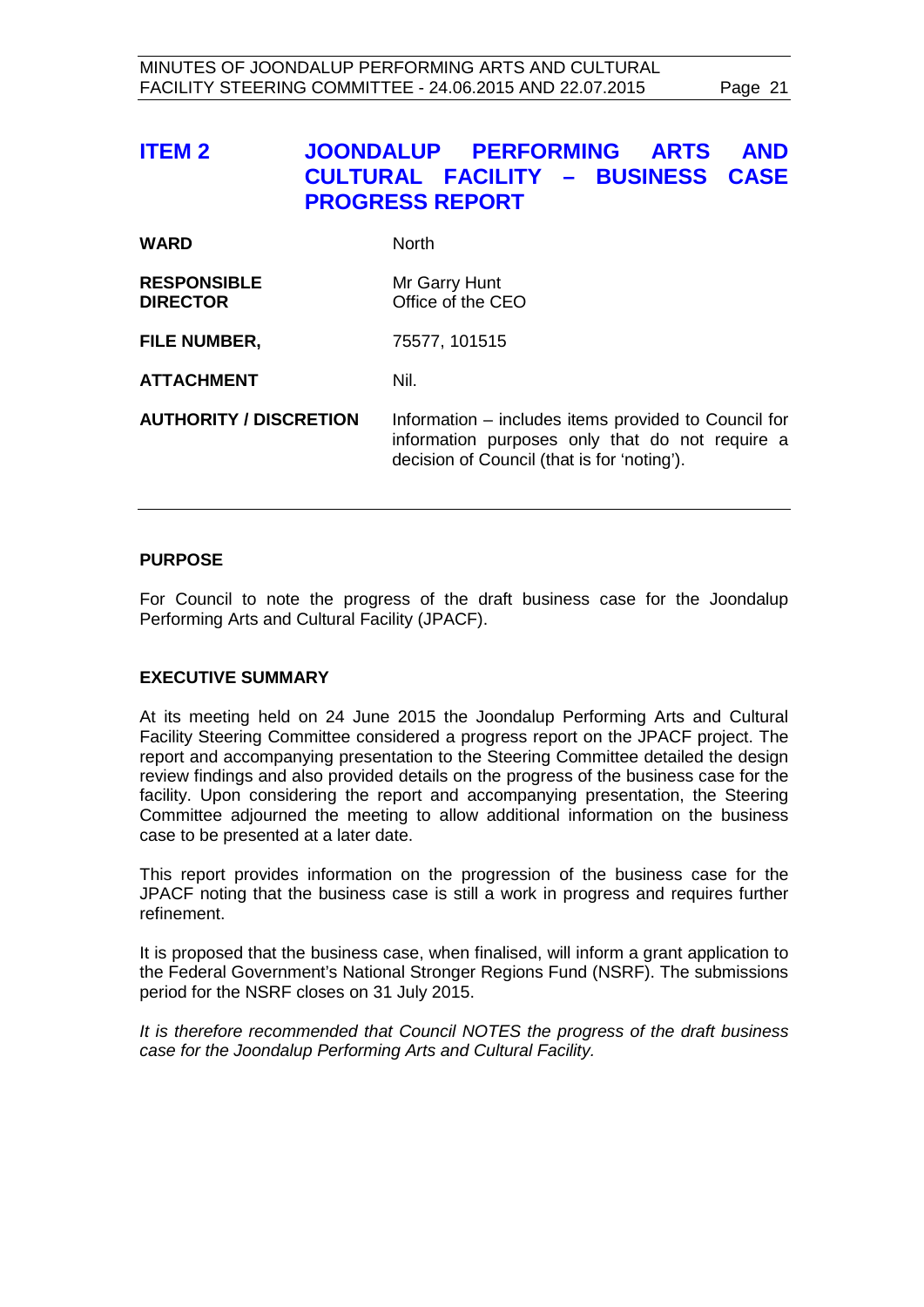#### **BACKGROUND**

At its meeting held on 20 February 2013 the Joondalup Performing Arts and Cultural Facility Steering Committee recommended that Council notes the JPACF Market Analysis and Feasibility Study and supports the progression of the JPACF project.

It was identified that one of the key stages of the JPACF project was the progression of a concept design for the facility based on the "Art Box" model as outlined in the JPACF Market Analysis and Feasibility Study.

At its meeting held on 19 March 2013 (CJ040-03/13 refers) it was agreed in part that Council:

- *"1 APPROVES the "Art Box" as the preferred model for the basis of an architectural design competition for the development of a refined conceptual design for the Joondalup Performing Arts and Cultural Facility;*
- *2 AUTHORISES the Chief Executive Officer to initiate an architectural design competition for the development of a refined conceptual design for the Joondalup Performing Arts and Cultural Facility."*

The City commenced a two stage architectural design competition through an Expression of Interest process in April 2013.

At its meeting held on 15 April 2014 (CJ060-04/14 and CJ061-04/14 refer) Council considered two reports relating to the JPACF project progress and the Architectural Design Competition and resolved in part:

#### *"That Council:*

- *SUPPORTS progressing the Joondalup Performing Arts and Cultural Facility Project in accordance with the project program as detailed in Attachment 2 to Report CJ060-04/14, including the undertaking of a social impact assessment of the Joondalup Performing Arts and Cultural Facility;*
- *NOTES the Chief Executive Officer will establish a Design Working Group and appoint members to the group to assist the City with the development of the conceptual design for the Joondalup Performing Arts and Cultural Facility."*

And:

#### *"That Council:*

- *ENDORSES Ashton Raggatt McDougall Pty Ltd T/A ARM Architecture as the winner of the Joondalup Performing Arts and Cultural Facility Architectural Design Competition;*
- *AUTHORISES the Chief Executive Officer to enter into negotiations with Ashton Raggatt McDougall Pty Ltd T/A ARM Architecture to determine the architectural fees and project program to get to a modified conceptual design as required to enable the project to progress."*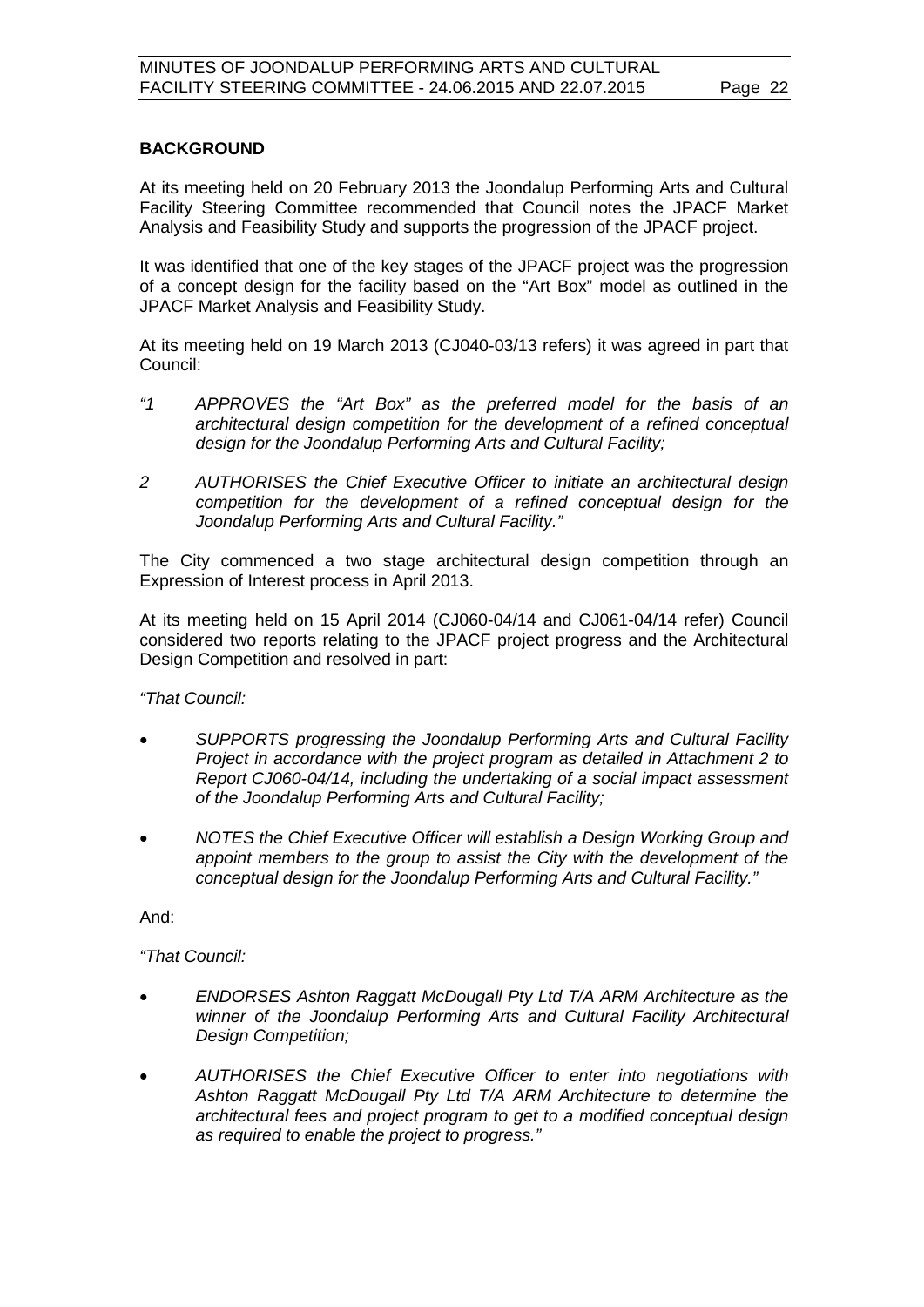At its meeting held on 12 March 2015 the JPACF Steering Committee considered the report entitled Joondalup Performing Arts and Cultural Facility – Progress Report. The report outlined the progress on the project including details of the design review of the concept design, funding strategy and business case. At this meeting the Project Architects – ARM Architecture, presented to the JPACF Steering Committee on the progress of the design review process. The JPACF Steering Committee resolved as follows:

*"That the Joondalup Performing Arts and Cultural Facility Steering Committee:*

- *1 NOTES the progress of the Joondalup Performing Arts and Cultural Facility Project as detailed in this Report;*
- *2 NOTES the presentation made by ARM Architecture;*
- *3 REQUESTS the Chief Executive Officer provide a further report on the following:*
	- *3.1 Traffic treatments and modelling around the facility;*
	- *3.2 Designated use and location of the art gallery;*
	- *3.3 Seating capacity of the main auditorium;*
	- *3.4 Treatment and considerations of the external plant and infrastructure adjoining the facility;*
	- *3.5 Treatment and visual presence of the eastern facade adjacent to West Coast Institute.*

At its meeting held on 24 June 2015 the JPACF Steering Committee considered the report entitled Joondalup Performing Arts and Cultural Facility – Progress Report. The report and accompanying presentation to the Steering Committee detailed the design review findings, funding strategy and progress of the business case based on the ARM Architecture design. Upon considering the report and presentation the Steering Committee recommended to Council that it:

- *"1 NOTES the details of the design review of the Joondalup Performing Arts and Cultural Facility Project as detailed in this Report and as presented at the Joondalup Performing Arts and Cultural Facility Steering Committee;*
- *2 SUPPORTS progressing the Joondalup Performing Arts and Cultural Facility Project to a schematic design stage as outlined in this Report, in accordance with the indicative project program as detailed in Attachment 1 to this Report;*
- *3 REQUESTS the Chief Executive Officer to provide a further report to the Joondalup Performing Arts and Cultural Facility Steering Committee outlining a strategy and costings for the schematic design stage of the project;*
- *4 NOTES the summary of the Joondalup Performing Arts and Cultural Facility Business Case as presented in this Report and NOTES the Chief Executive Officer will submit a grant application to the Federal Government's National Stronger Regions Fund."*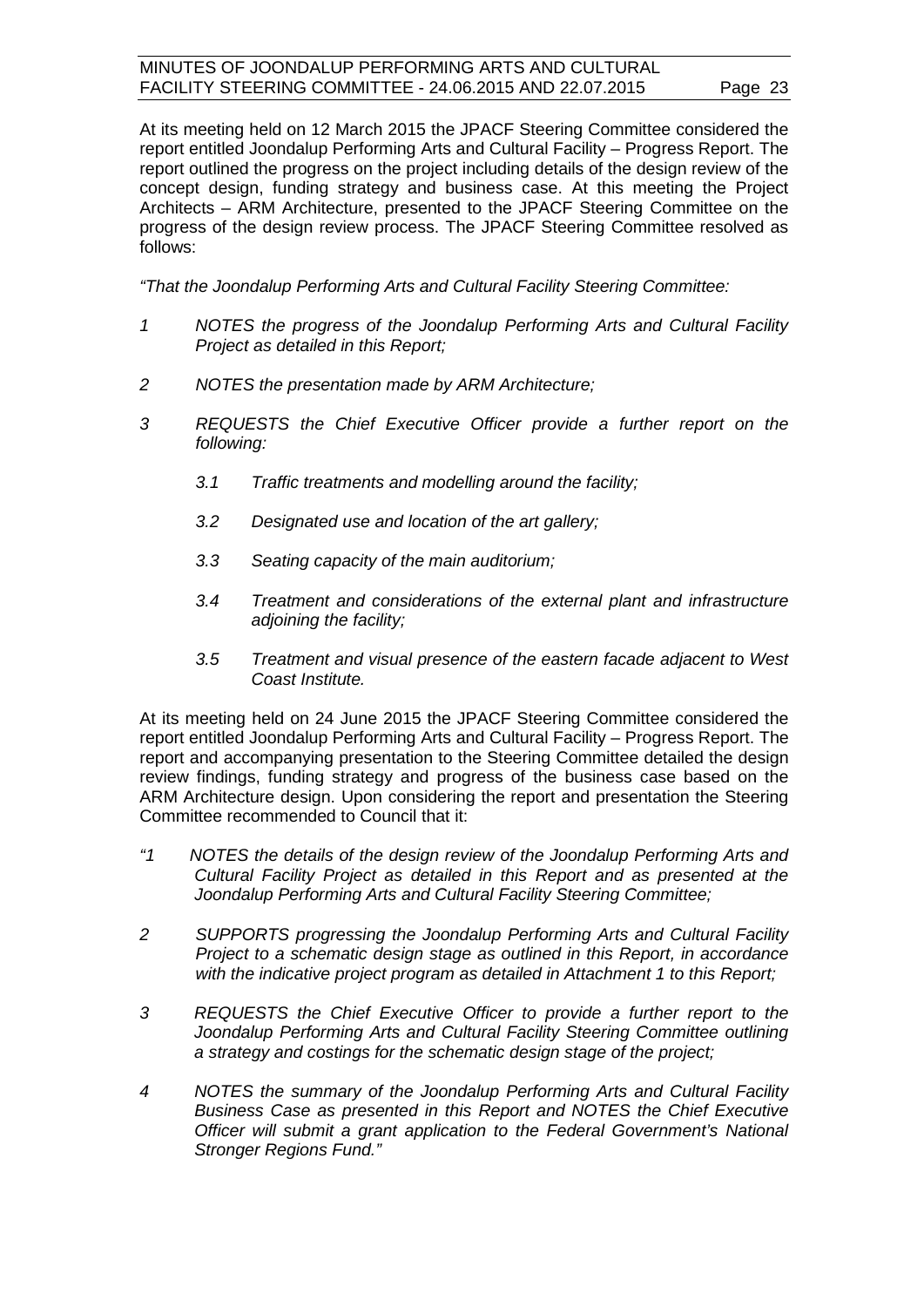During that meeting several questions were raised regarding the business case section of the report. It was suggested that a further report be prepared with further details on the business case. Subsequently the Steering Committee adjourned the meeting so that this report could be presented.

#### **DETAILS**

Since the meeting of the JPACF Steering Committee held on the 24 June 2015 the City has continued with the refinement of the JPACF Business Case.

It is proposed that the business case, when finalised, will inform a grant application to the Federal Government's National Stronger Regions Fund (NSRF). The submissions period for the NSRF closes on 31 July 2015.

#### **Issues and options considered**

Not applicable.

#### **Legislation / Strategic Community Plan / policy implications**

| Legislation | The City is governed by the requirements of the Local |
|-------------|-------------------------------------------------------|
|             | Government Act 1995 in relation to dealings involving |
|             | commercial undertakings and land development.         |

#### **Strategic Community Plan**

| <b>Key theme</b> | <b>Community Wellbeing.</b> |
|------------------|-----------------------------|
|------------------|-----------------------------|

**Objective** Cultural development.

**Strategic initiative** Establish a significant cultural facility with the capacity to attract a world-class visual and performing arts events.

**Policy** Not applicable.

#### **Risk management considerations**

A comprehensive Risk Management Assessment Report outlining the risks apparent to the project will be prepared and updated as the project progresses.

#### **Financial / budget implications**

Current financial year impact

| Account no.          | 1-210-C1002                                      |
|----------------------|--------------------------------------------------|
| <b>Budget Item</b>   | Joondalup Performing Arts and Cultural Facility. |
| <b>Budget amount</b> | \$1,736,954                                      |
| Amount spent to date | \$0                                              |
| <b>Proposed cost</b> | N/A                                              |
| <b>Balance</b>       | \$1,736,954                                      |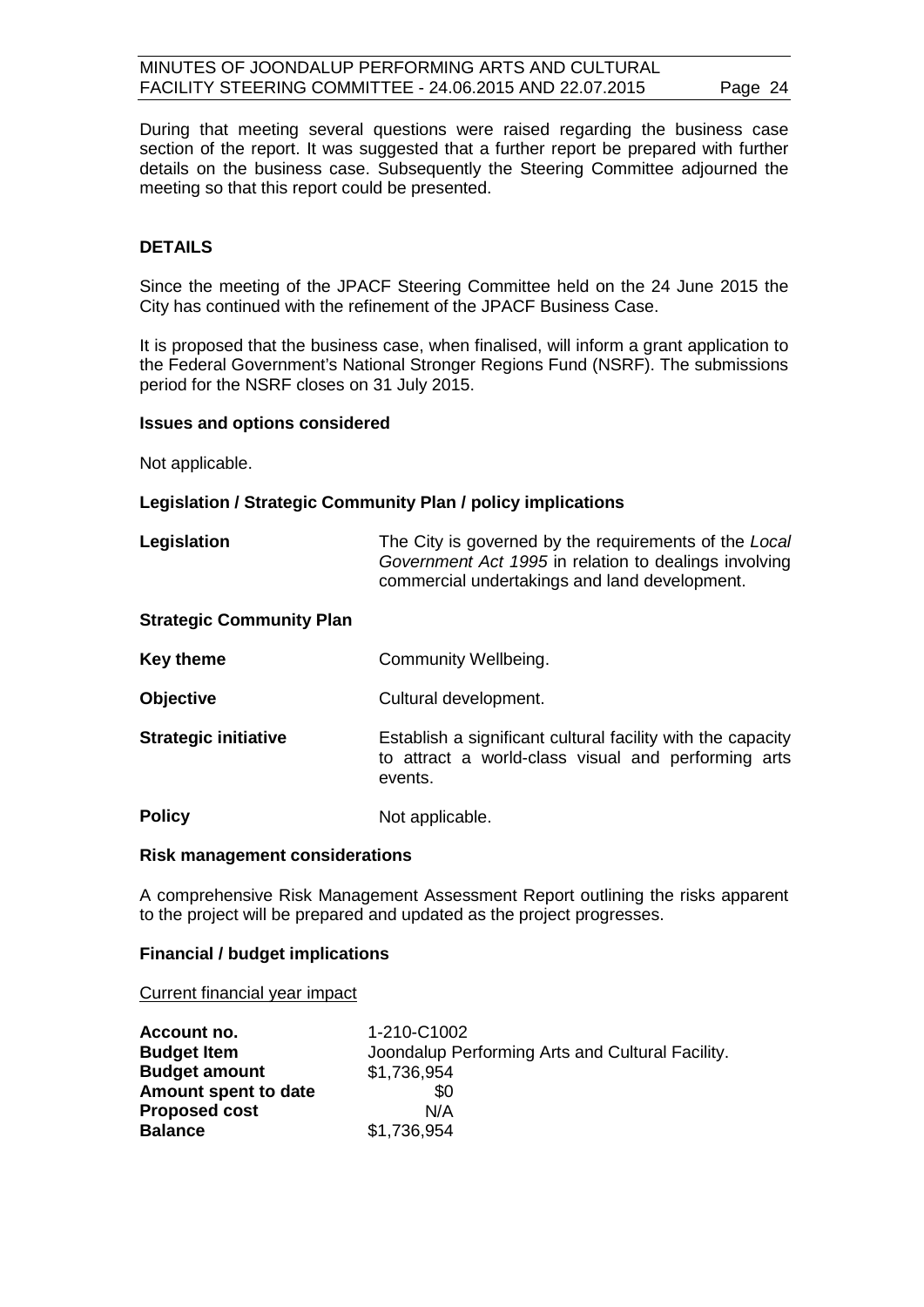The budget allocated for 2015-16 is for the engagement of consultants and other costs to assist with site assessment and detailed design for the facility.

#### Future financial year impact

The development of the JPACF will require a significant financial contribution towards the capital cost and a significant on-going annual subsidy for the facility's operations.

An estimated capital cost of the facility is \$93.9 million (The rounded figure of \$94 million is included within the adopted *20 Year Strategic Financial Plan 2013-14 to 2032-33*). It should be noted however that the estimated capital costs of \$93.9 million excludes traffic modifications, works to the forecourt area, integration of the JPACF with Jinan Gardens and Central Park and architectural treatment to the existing services building in the current Central Park car park.

Estimated costings for these additional items were considered by the Steering Committee at the meeting held on 24 June 2015. These costs, in addition to escalation from 2013 to 2015 dollars, need to be considered in order to reflect the overall cost of the development of the JPACF. The estimated costs for the additional items are as follows:

- \$1.7 million for traffic treatments and external works
- \$2.0 million to bring the 2013 source data to 2015 dollars.

Accordingly the capital costs of \$93.9 million are proposed to be revised to \$97.6 million.

Investigations have indicated that annual operating subsidies for comparable facilities in Australia can exceed \$1 million. The business case is continuing to be refined using data from the Australian Performing Arts Centres Association and performing arts management consultant input. The current financial analysis for the JPACF indicates an annual operating subsidy of between \$800,000 and \$900,000.

| 20 Year Strategic Financial Plan impact | \$94 million |
|-----------------------------------------|--------------|
| Impact year                             | 2018-19      |

All amounts quoted in this report are exclusive of GST.

#### **Regional significance**

The construction of the Joondalup Performing Arts and Cultural Facility will enhance the City Centre as the major commercial, educational, recreational and arts and culture centre for the northern corridor of the Perth metropolitan area.

#### **Sustainability implications**

It is anticipated that environmental sustainability implications will be considered during the preparation of a detailed design for the facility.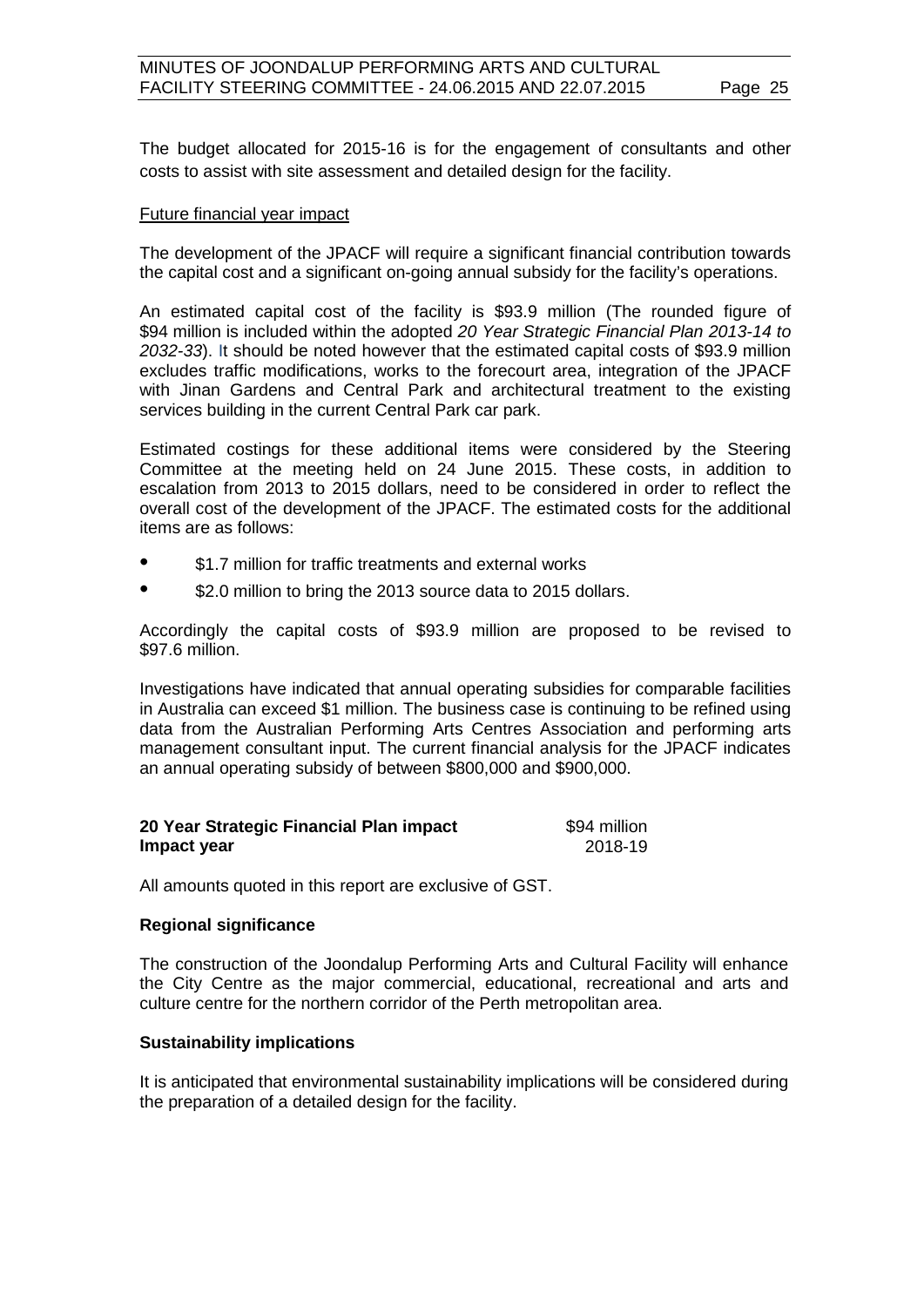#### **Consultation**

During the Architectural Design Competition, ratepayers, residents and the broader community were given the opportunity to view the four conceptual design submissions and vote on their favourite design. More recently the City has consulted with performing arts facility managers and State Government officers and it is expected that further community consultation will be undertaken as the project progresses.

#### **COMMENT**

Not applicable.

#### **VOTING REQUIREMENTS**

Simple Majority.

#### **MOVED Cr Chester, SECONDED Mr Bryant that Council NOTES the progress of the draft business case for the Joondalup Performing Arts and Cultural Facility.**

#### **The Motion was Put and CARRIED (12/0)**

**In favour of the Motion:** Crs Hollywood, Chester, Fishwick and McLean, Ms Brown, Mr Bryant, Mr Coad, Ms Evans, Mr Hunt, Ms Joseph, Mr Robinson and Mr Yearwood.